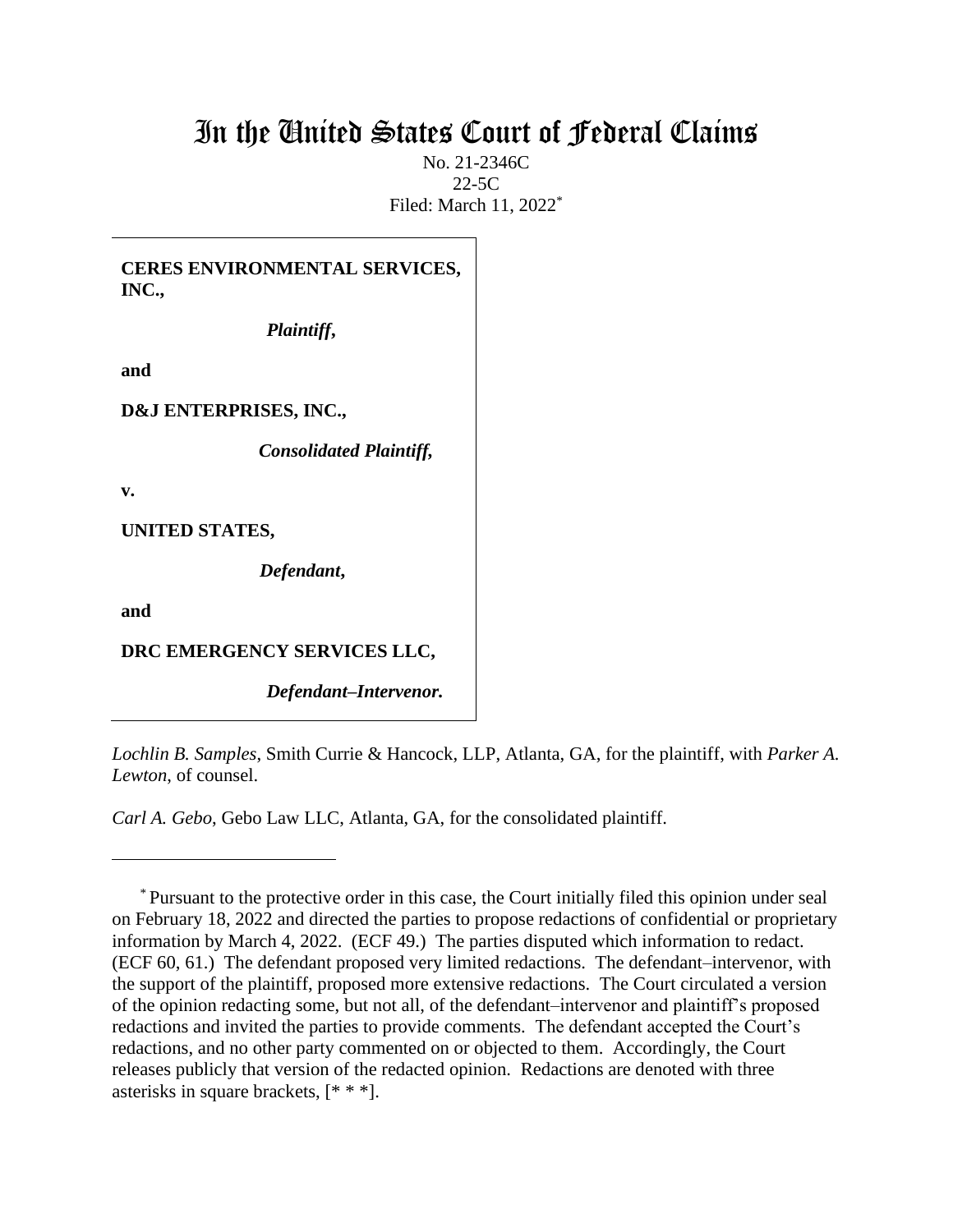*Borislav Kushnir*, Commercial Litigation Branch, Civil Division, U.S. Department of Justice, Washington, DC, for the defendant, with *Tarrah M. Beavin*, U.S. Army Corps of Engineers, of counsel.

*Kyle R. Jefcoat*, Latham & Watkins LLP, Washington, DC, for the defendant–intervenor, with *David R. Hazelton*, *Julia A.C. Lippman*, and *Joshua J. Craddock*, of counsel.

## **MEMORANDUM OPINION**

#### *HERTLING***, Judge**

In this post-award bid protest, the plaintiffs, Ceres Environmental Services, Inc. ("Ceres") and D&J Enterprises, Inc. ("D&J"), challenge the award by the United States Army Corps of Engineers ("Corps") of a sole-source contract issued without competitive bidding to DRC Emergency Services, LLC ("DRC") for debris removal in Graves County, Kentucky, following a tornado that struck on December 10, 2021.

The plaintiffs move for judgment on the administrative record and request injunctive relief on the grounds that the award was arbitrary and capricious and violated federal law and procurement regulations. The plaintiffs focus their argument particularly on an alleged violation by the Corps of Federal Acquisition Regulation ("FAR") 6.302-2, which authorizes the award of emergency contracts without full and open competition when an agency's need for the service acquired is "of such an unusual and compelling urgency that the Government would be seriously injured unless the agency is permitted to limit the number of sources from which it solicits bids or proposals . . . ."

The Court finds that the Corps has complied with FAR 6.302-2 and other federal laws, and that the award of the contract to DRC was not arbitrary and capricious. Because the plaintiffs' claims fail on the merits, injunctive relief is inappropriate. Accordingly, the Court denies the plaintiffs' motions for judgment on the administrative record and grants the defendant and defendant–intervenor's motions for judgment on the administrative record.

## **I. BACKGROUND**

#### **A. The Advanced Contract Initiative**

In May 2019, the Corps issued Solicitation No. W912EK-18-R-022 as part of its Advanced Contract Initiative ("ACI").  $(AR 1<sup>1</sup>)$  The solicitation divided the United States and its territories into 20 regions and solicited proposals for a separate firm-fixed-price single award task-order contract for debris-removal services for each of those regions. The 20 awardees would "provide all labor, transportation, equipment, materials, supervision, and required internal

<sup>1</sup> Citations to the administrative record (ECF 29-1, *supplemented by* ECF 37-1) are cited as "AR" with the pagination reflected in that record as filed with the court.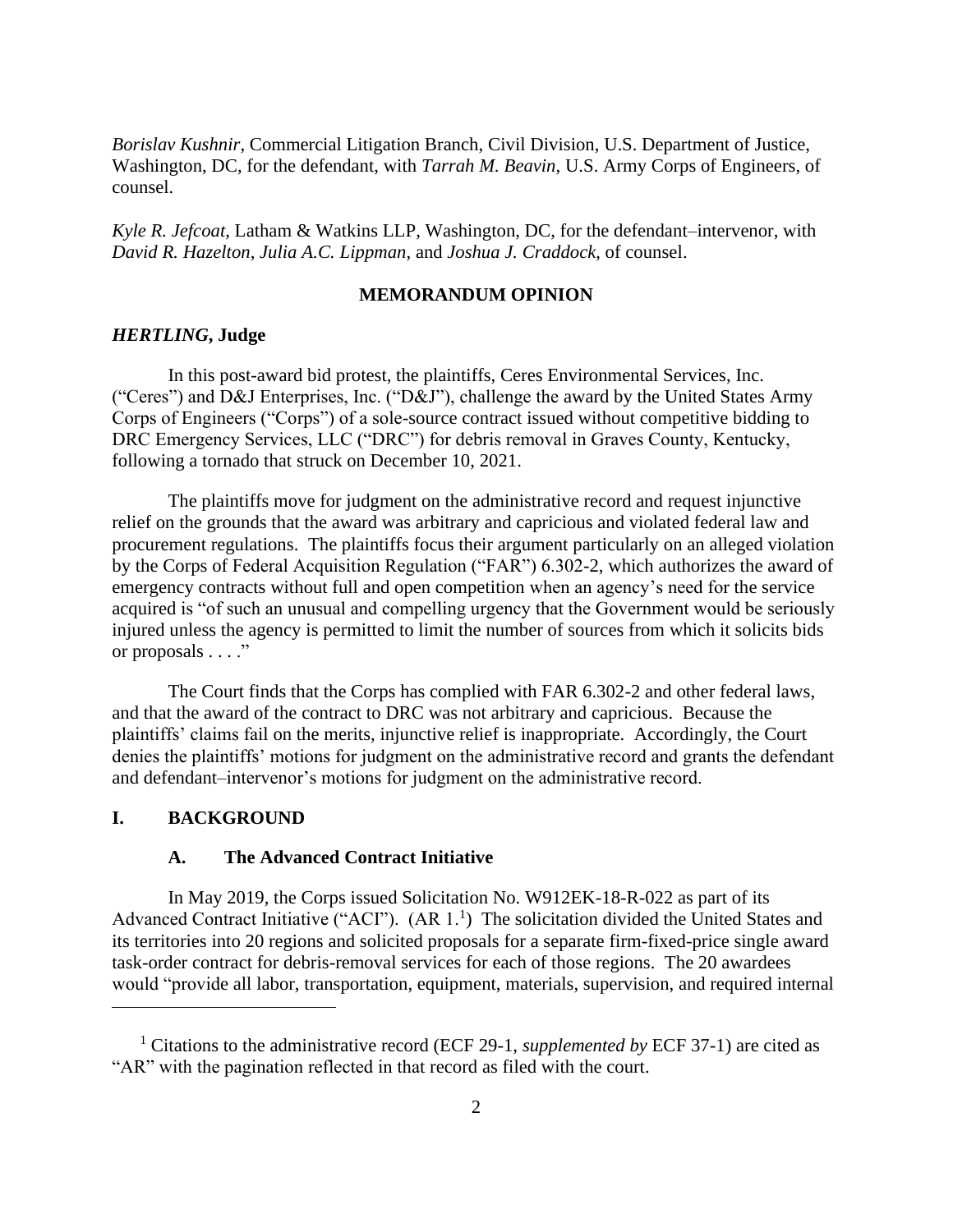logistics support to remove debris in response to natural or man-made disasters and emergencies" in the United States and its territories. (*Id.*) Kentucky is encompassed in the regional division called the Great Lakes and Ohio River Division ("LRD"). (AR 2.)

Five offerors, including Ceres, D&J, and DRC, submitted proposals for the ACI contract for the LRD in January 2021. (AR 4.) The Source Selection Authority ("SSA") evaluated the proposals based on four factors: management/technical approach, past performance, small business participation plan, and price. (*Id.*) Price was the most important factor, management/technical approach and past performance ranked equally as the next most important factors, and small business participation plan was the least important factor. (*Id.*) Price was equal in importance to the other three factors combined. (*Id.*)

The SSA ultimately selected DRC's proposal because it was determined to provide "the best overall value to the Government." (AR 28.) DRC's management/technical approach was rated as outstanding because its "approach [\* \* \*]." (AR 20.) DRC had a satisfactory rating for its past performance, based on its experiences with [\* \* \*]. (*Id.*) DRC's small-business participation was rated as outstanding. (AR 21.) DRC's proposed price was [\* \* \*] than D&J's proposed price [\* \* \*] than Ceres's proposed price. (AR 19.) Although the SSA acknowledged that D&J and Ceres had relevant experience with [\* \* \*], the SSA did not note that DRC had similar experience with  $[$ \* \* \*]. (AR 21, 23, 24.)

The SSA determined that Ceres's management/technical approach was good, its past performance was substantial, and its small-business participation was outstanding. (AR 21.) The SSA praised [\* \* \*]. (*Id.*) Although Ceres and DRC "were considered equally rated in the non-price factors," Ceres's proposed  $[* **]$  was  $[* **]$  than DRC's proposed  $[* **]$ . (AR 26.) The SSA analyzed and compared in detail the underlying merits of both proposals and ultimately found that [\* \* \*] was not justified. (AR 27-28.) The SSA found that DRC's proposal presented a better value to the government. (AR 28.)

The SSA found D&J's management/technical approach acceptable, its past performance satisfactory, and its small-business participation outstanding. (AR 23.) Comparatively, DRC's proposal received higher ratings  $[$ \* \* \*] priced  $[$ \* \* \*] than D&J's proposed price. (AR 24.) In its analysis of the proposal tradeoffs, the SSA determined that DRC's proposal was superior and that  $[$ <sup>\*</sup> \*  $]$ <sup>\*</sup> was justified.<sup>2</sup> (AR 25-26.)

The Corps awarded the contract for debris-removal services for the LRD region ("LRD contract" or "ACI contract") to DRC on November 9, 2021. (AR 34.) D&J filed a protest of the LRD contract at the Government Accountability Office ("GAO") on December 17, 2021. (AR

 $2$  D&J argues that the SSA determined that DRC's experience was more valuable primarily because of its experience with [\* \* \*]. (ECF 34-1 at 6.) Although the SSA analyzed the offerors' experience with [\* \* \*], the SSA also found DRC's proposal superior to D&J's proposal for several reasons, including [\* \* \*]. (AR 23-26.)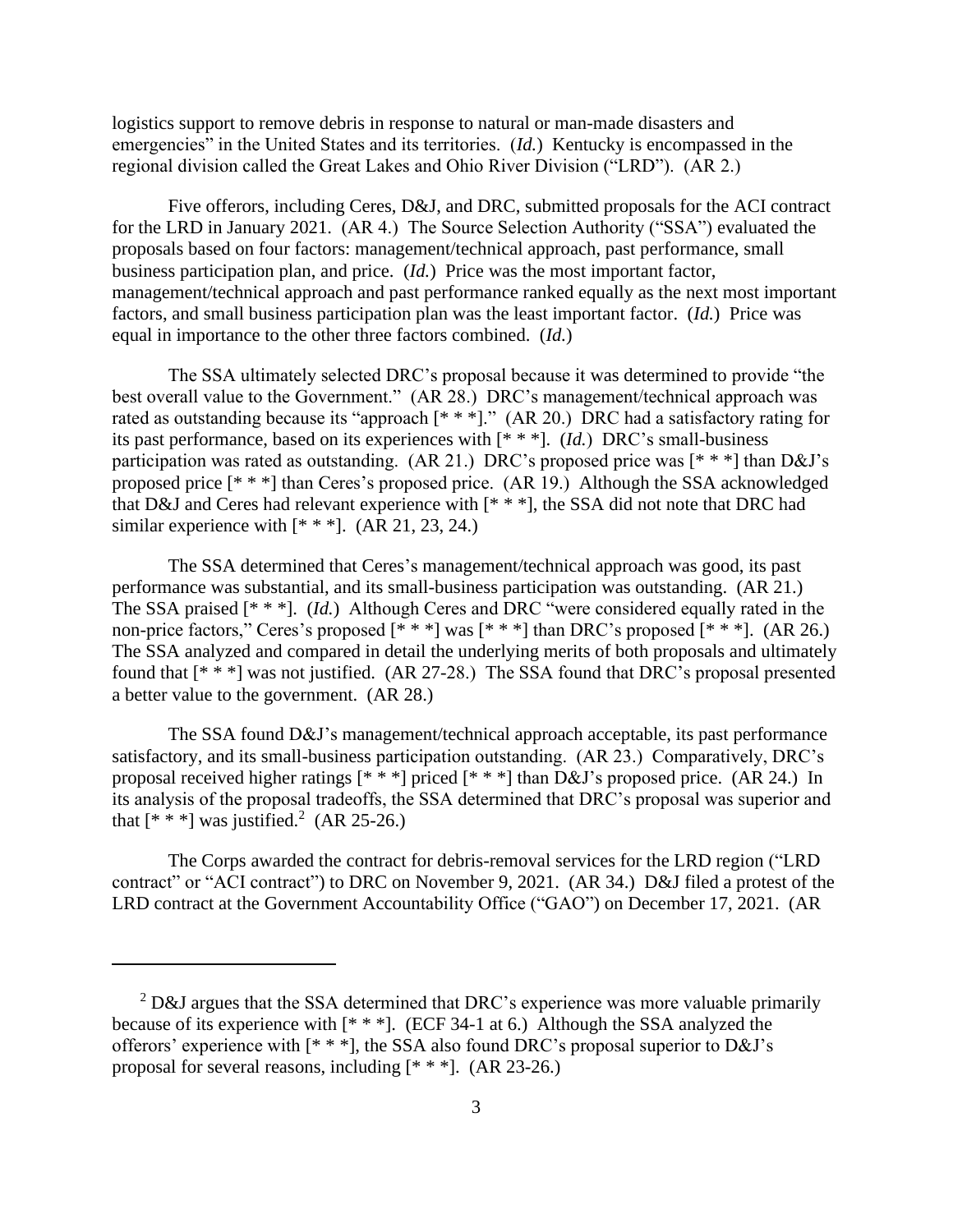229.) The protest triggered an automatic stay of performance under the Competition in Contracting Act ("CICA"). *See* 31 U.S.C. § 3553(d)(3).

#### **B. The Tornado**

On December 10, 2021, an EF-4 level tornado struck Graves County, Kentucky, in the western part of the State. (AR 179.) This natural disaster resulted in dozens of deaths and significant damage to communities in Graves County and across Kentucky. The Corps estimated that the natural disaster scattered more than 1.5 million cubic yards of debris, including "vegetative debris (trees, limbs, shrubs, tree root balls), municipal solid waste (common household garbage, personal belongings), construction and demolition debris including entire residential and commercial structures and their contents, vehicles, food waste, 'white goods' (refrigerators, freezers, air conditioners) and household hazardous waste (cleaning agents, pesticides, pool chemicals)." (AR 178.)

As of December 28, more than 700 residents of Graves County remained without power, in part because the debris inhibited the local electric utility's ability to restore power. (AR 183.) The tornado also adversely affected the water supply by destroying a 500,000-gallon water storage tank. (*Id.*) The debris hindered the ability of emergency responders, including fire fighters and medical services, to respond quickly to emergency calls. (*Id.*) The debris placed residents at risk of exposure to asbestos, mold, mildew, and insect and rodent infestations. (*Id.*) The potential for severe winter weather also further exacerbated the hazards posed by the debris. (*Id.*)

The day after the tornado, Kentucky Governor Andy Beshear requested that President Biden issue an emergency declaration and federal assistance. (AR 109-10.) President Biden declared an emergency later that day and authorized the Federal Emergency Management Agency ("FEMA") to render assistance to Kentucky. (AR 111.) On December 12, 2021, President Biden increased the federal funding available for disaster relief in Kentucky. (AR 114.)

## **C. Award of the Emergency Contract**

On December 16, the Deputy Contracting Chief for the Corps' Louisville District called a representative of DRC to ask about DRC's availability to provide debris-removal services under the ACI contract if FEMA were to assign debris-removal responsibilities to the Corps. (AR 229.) DRC responded that it had personnel in the area assessing the disaster and could mobilize to provide relief immediately. (*Id.*)

The next day, December 17, however, D&J filed its protest of the LRD ACI contract award to DRC with the GAO, triggering the CICA stay of the award.

On December 18, the Louisville District's Deputy Contracting Chief confirmed that DRC could mobilize to the area under a separate sole-source contract and honor its pricing under its ACI proposal. (AR 229.)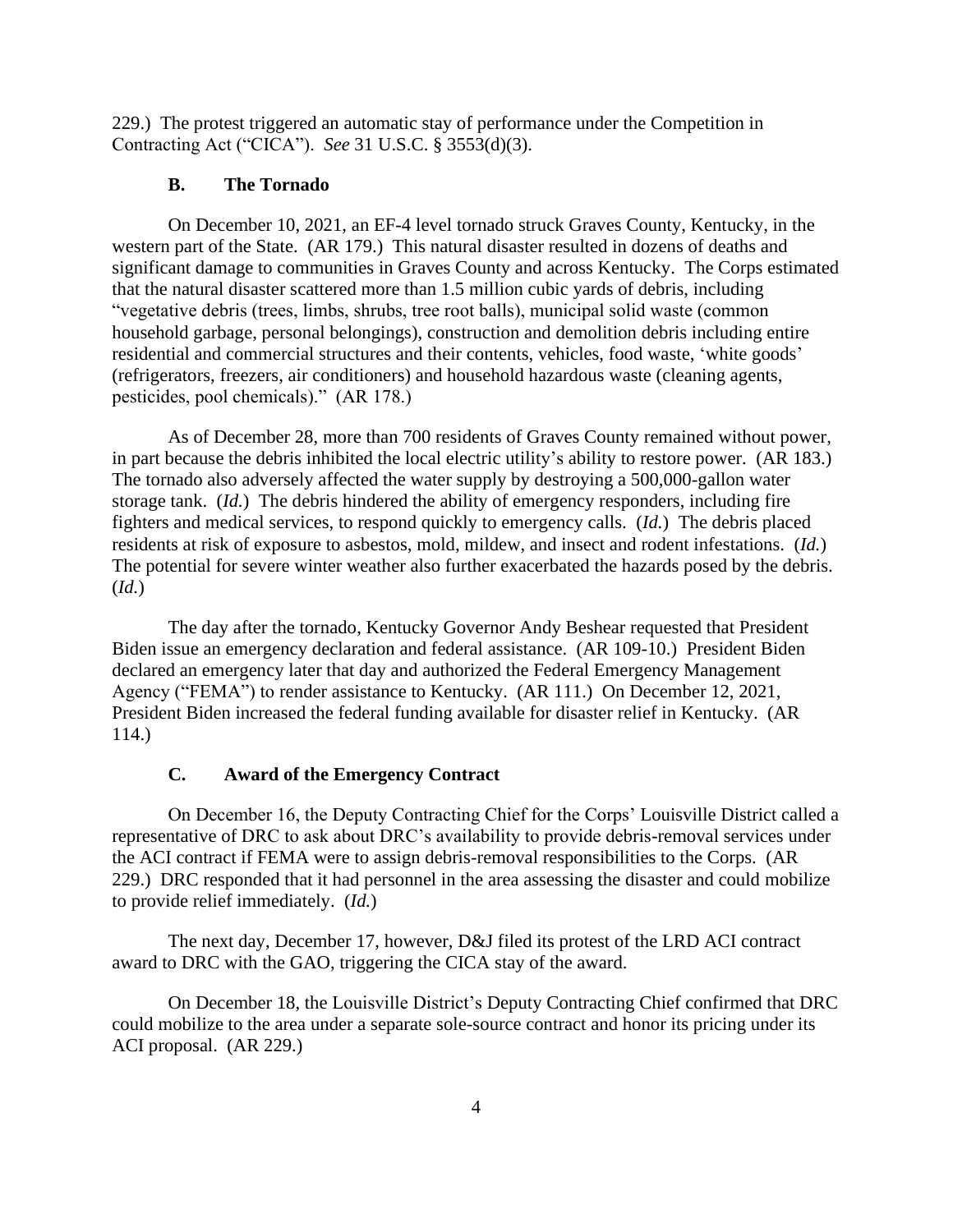On December 20, FEMA tasked the Corps with debris removal and disposal in Kentucky. (AR 115-16.) Later that same day, the Corps awarded a sole-source, undefinitized contract action ("UCA") and letter contract to DRC for debris removal ("emergency contract").<sup>3</sup> (AR 117-23.) FEMA issued the formal mission assignment to the Corps on December 21. (AR 163- 65.)

The Corps noted that "[u]tilizing a UCA allow[ed] the Louisville District to immediately authorize contractor performance for the urgently required debris removal services."  $(AR 117<sup>4</sup>)$ The Corps invoked FAR 6.302-2 in determining that the need for debris-removal work was of "unusual and compelling urgency" warranting the procurement of services without full and open competition. (*Id.*) The Corps explained its reasoning:

> The Government's best interests demand immediate action by a contractor, and as such, pursuing competition or negotiation at this time is not in the government's best interests. Without issuing a letter contract, the Government would be unable to undertake emergency debris removal services quickly enough to meet the immediate need to lessen or eliminate current threats to public health and safety, and to restore access to critical access routes, roads, bridges, waterways, and rights-of-way for emergency vehicles and public access.

> For the requirement covered by this UCA, DRC Emergency Services was the selected contractor to perform the project based on the fact that the Government has already conducted an assessment of the firm's capabilities and tentative pricing as part of a separate acquisition for a larger Indefinite Delivery Indefinite Quantity contract for debris removal services that is currently under protest before the [GAO], and that the contractor has already mobilized to the area and is ready to immediately begin work upon issuance of a contract.

 $3$  An "undefinitized contract action means any contract action for which the contract terms, specifications, or price are not agreed upon before performance is begun under the action." FAR 217.7401. One example of an undefinitized contract action is a letter contract, which is defined as "a written preliminary contractual instrument that authorizes the contractor to begin immediately manufacturing supplies or performing services." FAR 16.603-1.

<sup>&</sup>lt;sup>4</sup> This page of the administrative record contains what appears to be a typo. The Corps estimated that "200 million cubic yards of debris" would need to be removed. The actual number was closer to 1.5-2 million cubic yards of debris. (*See* AR 178.)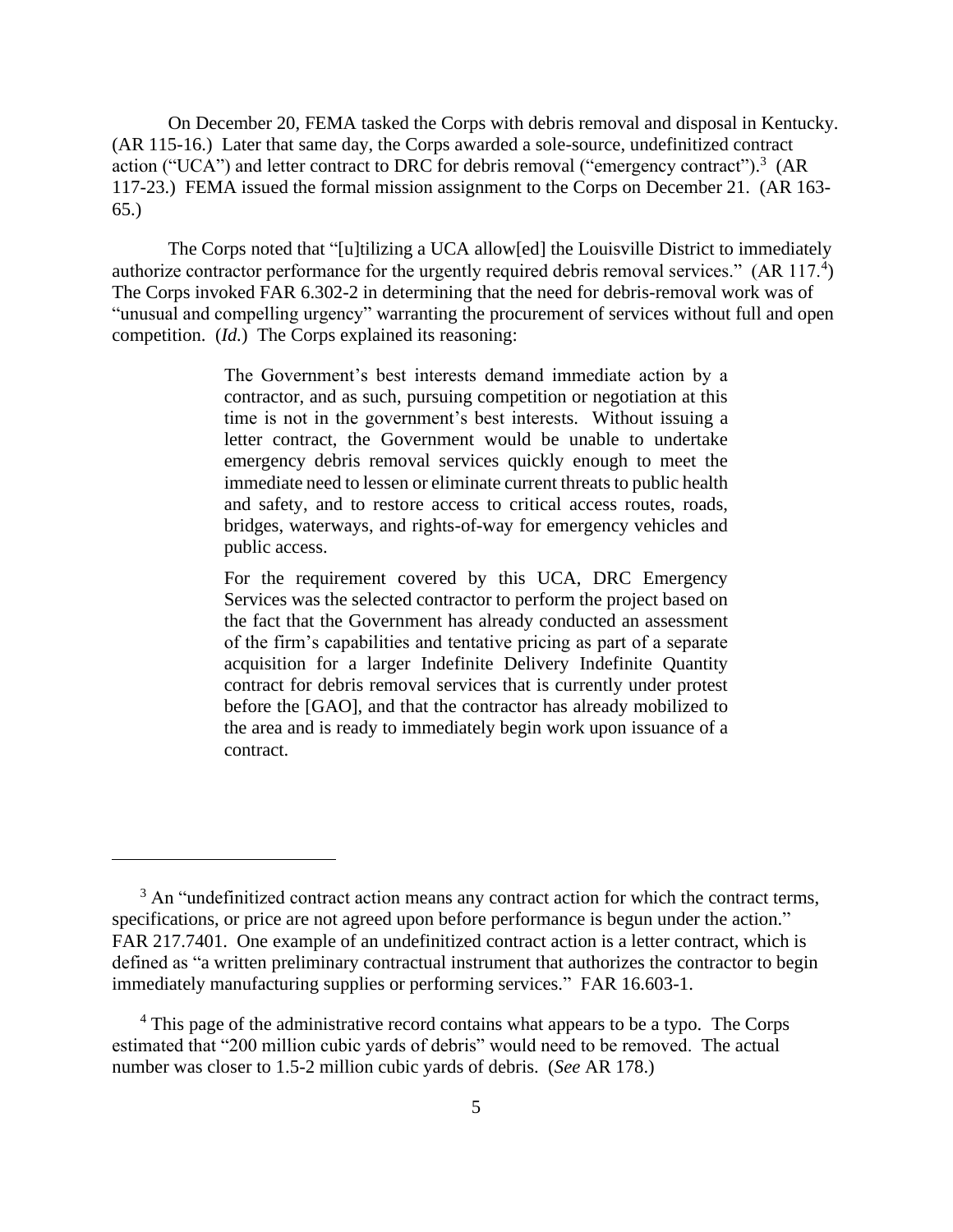(AR 118.) DRC commenced debris removal on December 23, 2021.<sup>5</sup> (AR 167.)

On January 6, 2022, The Corps issued an after-the-fact justification and approval ("J&A") for its use of procedures other than full and open competition.<sup>6</sup> (AR 178-87.) The J&A was written after the award because the Corps had determined that providing it in advance would have unreasonably delayed the acquisition under FAR 6.302-2(c)(1). (AR 178.)

The Corps explained in the J&A that the "Government's best interests demanded immediate and uninterrupted action by a contractor to address the imminent threats to public health and safety. For this reason, there was not sufficient time to pursue even a limited competition." (AR 179.) The Corps had "examined several alternatives" and "determined that it was not possible to procure any portion of debris removal services using an acquisition strategy that allowed for a competitive selection." (AR 180.) Additionally, "[b]ecause the scope of work was not fully defined at the time of award, it was not possible to issue a defined solicitation for competition from multiple contractors." (*Id.*) The Corps selected DRC for award "to ensure the selection of a highly qualified and technically capable contractor who could commence performance immediately upon receipt of the mission assignment . . . ." (*Id.*)

The Corps considered several alternatives, including conducting a full and open competition:

> Negotiations and award of a full and open, best value contract action of this magnitude, without any limitation to competition, could take 6 to 9 months to conduct market research; develop a scope of work; draft and issue a solicitation with a reasonable proposal due date for contractor submissions; review and evaluate past performance, technical and price proposals of all offerors; make a source selection decision; and award a contract. The duration is based on traditional acquisition requirements that would not be waived . . . .

 $5$  The administrative record contains a discrepancy regarding when DRC mobilized to Graves County. The J&A notes that DRC "had already begun mobilizing to the area in anticipation of receiving a task order under [the ACI contract]." (AR 184.) Elsewhere in the administrative record, the Deputy Chief of the Corps Contracting Office noted that DRC would "mobilize with receipt of the task order . . . ." (AR 229.) The exact date on which DRC mobilized is not as relevant as the date on which DRC began removing debris.

 $6$  Multiple members of the Corps prepared and certified the J&A. The J&A was reviewed and signed by the Resident Engineer, the Deputy Chief of Planning Programs and Project Management, the Contracting Officer, the Senior District Council, and the Senior Procurement Counsel of the HQ Office of Counsel. (AR 186-87.) The Head of Contracting Activity approved the J&A. (AR 187.)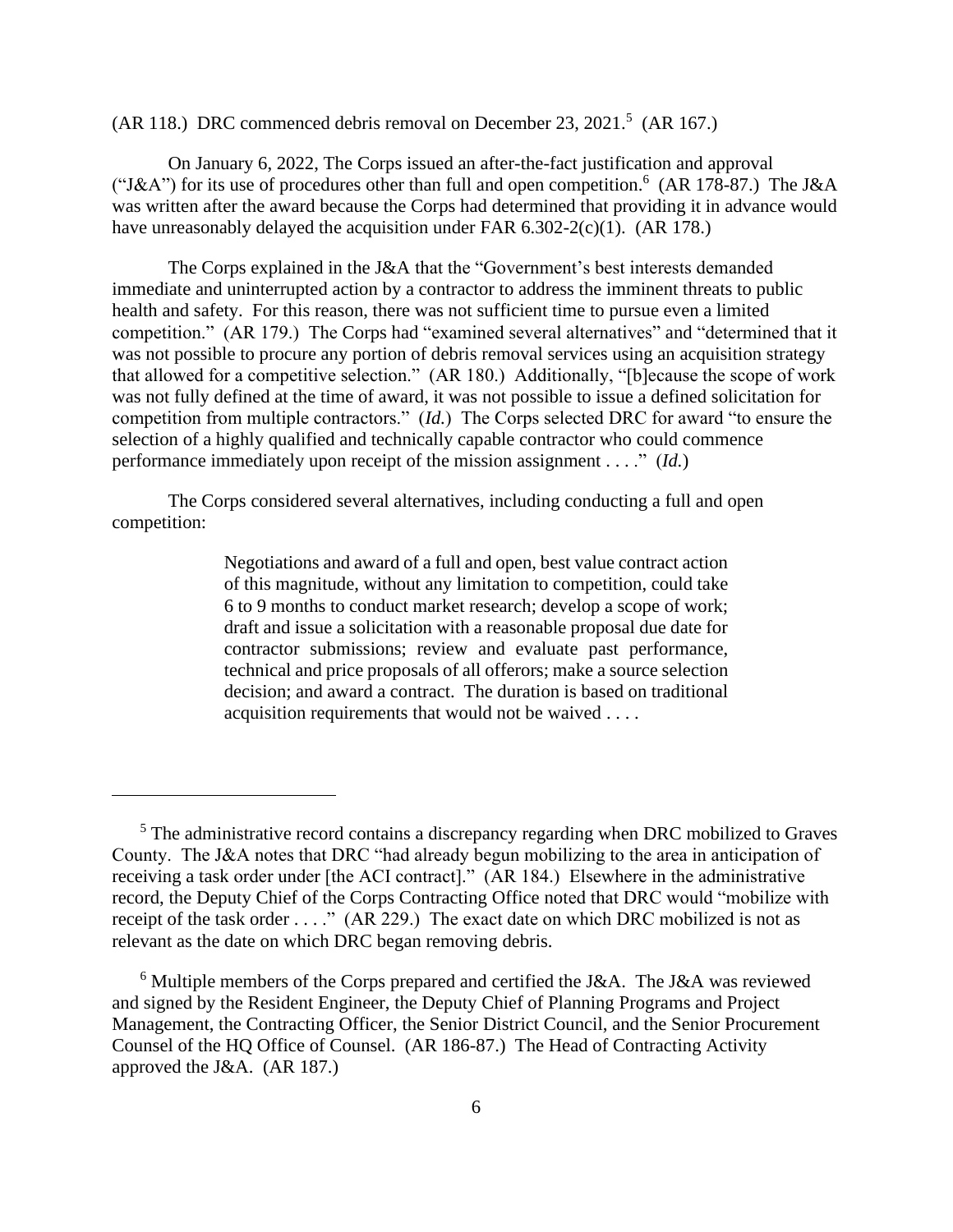(AR 180.) The Corps concluded that "this duration would clearly not allow for immediate commencement of debris removal activities, nor completion of the project within the required timeframe." (*Id.*)

The Corps also considered the potential approach of pursuing a streamlined acquisition process with limited competition:

> Even under a streamlined approach, employing limited competition among offerors that participated in the [ACI] competition or otherwise expressed interest in the project would take no less than 30 days and would take between an estimated 30-45 days, for adequate solicitation and proposal preparation, evaluation of proposals, and contract award. The solicitation preparation process would require a definitized scope of work to be developed in order to allow a fair competition among multiple offerors. Evaluation of proposals would necessarily require evaluation of past performance and technical capabilities of all offerors, as well as price. Finally, prior to award, a best-value trade-off decision would need to be made considering the respective advantages provided by each offerors' technical and price proposals. This timeframe does not account for discussions if necessary.

(AR 181.) Further, even after award was made, a contractor could require two additional weeks to mobilize and become fully operational.<sup>7</sup> (*Id.*) Mobilizing prior to receiving award would present contractors with a high level of risk. (*Id.*) The Corps concluded that the streamlined approach would be "challenging and difficult to achieve for both contractors and the Government," and that a 45-day extension was an unnecessary enlargement of time for the people of Graves County to face high public-health and safety risks.

Finally, the Corps considered awarding a short-term sole-source contract to DRC while pursuing a second acquisition:

> This acquisition strategy was also deemed infeasible because there was not sufficient time in this short Mission Assignment to complete a second acquisition, and because transitioning the work from one contractor to another would result in slowed or stopped debris removal work. A period of time to allow for demobilization of one contractor's resources and staging sites would need to occur prior to

<sup>7</sup> Ceres argues that the two-week estimate for mobilization contradicts the contractual requirement that DRC mobilize within 24-96 hours of the task order. (ECF 42 at 13.) This argument misstates the provision. The contract provides that "the contractor must also organize [its] team in the first 24 to 96 hours of the notice to proceed." (AR 185-86.) Organization of the team is only one step in the mobilization process.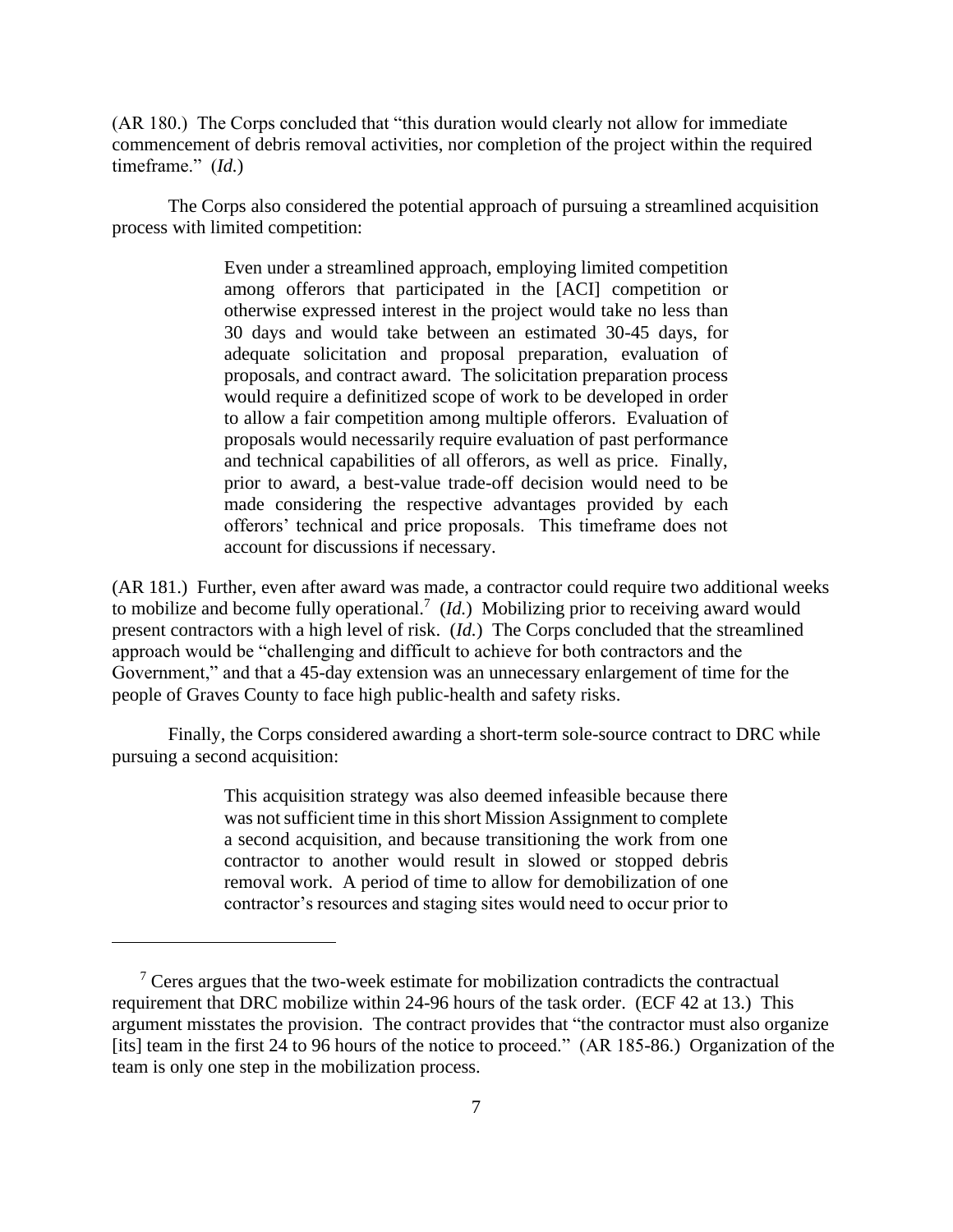mobilization of another contractor to the area. Furthermore, it would be challenging to establish a logical stopping point for the existing debris removal contract, and a logical starting point for a new contractor.

(*Id*.) This approach also presented many of the same drawbacks as the streamlined-acquisition approach: 30-45 days to carry out the procurement process, additional necessary mobilization time, and a high risk to contractors mobilizing ahead of time. (AR 182.) "This strategy would also involve substantial duplication of costs as a second contractor would be required to complete mobilization and preparation costs already completed by the existing contractor." (*Id.*) There was also a risk that this strategy would prevent the completion of the work by the deadline FEMA's mission assignment required. (*Id.*) Finally, "the urgent and compelling nature of the works necessitates that the work continue without interruption to ensure the immediate threats to health and safety are addressed without delay." (*Id.*)

The Corps also considered a streamlined acquisition approach with a local area set-aside but deemed that strategy also "not feasible or practicable." (*Id.*)

In reaching its conclusion to make a sole-source award to DRC, the Corps reiterated that there was an "overwhelming volume of debris" within the affected area, and that the debris posed numerous health and safety risks to residents. (AR 183-84.) The Corps asserted that pursuing a sole-source contract was "truly necessary to address the immediate, urgent and compelling requirement in response to the current Major Disaster in Kentucky" and preserved competition "to the greatest extent possible while still providing relief as quickly as possible to the impacted people." (AR 184.)

The J&A noted that the Corps was "mindful" of the requirement of FAR 6.302-2 to "request offers from as many potential sources as practicable under the circumstances," but the Corps determined that "it was not practicable to request an offer from more than one source" and still take immediate action. (AR 185.) "Any delay in immediate action to begin moving debris could have resulted in increased health hazards and loss of life, an unnecessary extension of the period of time in which the people of Graves County experience hazardous conditions, and a delay in restoring power and other critical infrastructure." (*Id.*) The Corps stated that it would continue to seek more permanent contracts under the ACI process. (*Id.*)

On January 6, 2021, in conjunction with the J&A, the Corps definitized its contract with DRC, increasing the price to a total award amount of over \$37 million. (AR 189.) The period of performance was also shortened from the initial estimate of April 30, 2022; DRC is to conclude its work under the contract by March 31, 2022. (AR 190.)

On February 7, 2022, the Corps modified the contract to procure the "removal and disposal of all eligible hanging limbs, leaning trees, and stumps located on the right of ways within Graves County, KY resulting from the tornadic event on December 10, 2021." (ECF 47-1 at 1.) The modification decreased the total cost of the contract by \$8.91. (*Id.* at 5.) The period of performance was unaltered.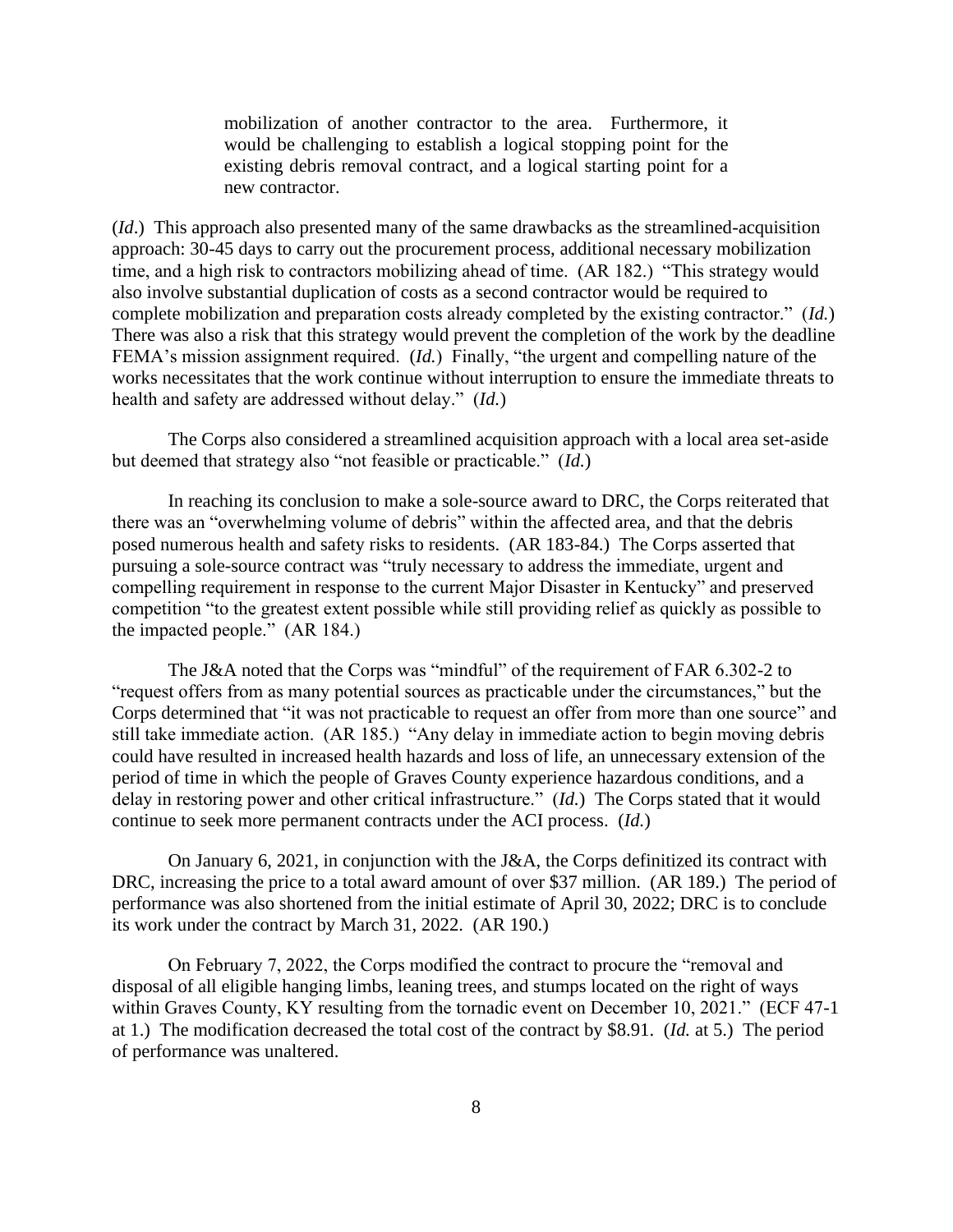## **D. Procedural History**

As noted, D&J protested the ACI contract for the LRD with the GAO on December 17, 2021. (AR 229.) D&J also protested this emergency contract at the GAO on December 23, 2021. That latter protest triggered another CICA stay, this time for this emergency contract. (AR 166-75.) The Acting Deputy Assistant Secretary of the Army (Procurement) approved overriding the CICA stay on December 24, 2021. (AR 176.)

Ceres filed a protest in this court on December 29, 2021. (ECF  $1.8$ ) On January 4, 2021, D&J filed a protest in this court to challenge the override of the CICA stay. (Case No. 22-5, ECF 1.) This filing caused the GAO to dismiss D&J's protest. *See* 4 C.F.R. § 21.11(b). The Court consolidated D&J's and Ceres's protests. (Case No. 22-5, ECF 13.) D&J then amended its complaint to protest the award of the emergency contract to DRC. (ECF 22.)

Ceres filed its motion for a temporary restraining order and permanent injunction on December 30, 2021. (ECF 6.) The defendant responded to Ceres's motion on January 3, 2022 (ECF 10); the defendant–intervenor responded on January 4, 2022 (ECF 14). Ceres filed a reply on January 6. (ECF 24.)

D&J filed a motion for a temporary restraining order and permanent injunction on January 7, 2022. (ECF 7.)

The Court held oral argument on both plaintiffs' motions on January 11, 2022. At the conclusion of oral argument, the Court denied the plaintiffs' motions and later entered an order in accordance with its oral ruling. (ECF 28.) The Court also directed the parties to submit a revised schedule for expedited briefing because the definitization of the contract had shortened the period of performance. (*Id.*)

On January 11, 2022, D&J also filed a bid protest challenging award of the ACI contract for the LRD to DRC with this court. (*See* Case No. 22-38C.) That case is currently before Judge Meyers.

The plaintiffs filed motions for judgment on the administrative record on January 24, 2022. (ECF 34, 36.) The defendant and defendant–intervenor responded to the plaintiffs' motions and cross-moved for judgment on the administrative record on February 4, 2022. (ECF 37, 38.) The plaintiffs filed reply briefs on February 9, 2022 (ECF 41, 42, 43, 44) and the defendant and defendant–intervenor filed their reply briefs on February 14, 2022 (ECF 46, 47). The Court heard oral argument on February 15, 2022.

Additionally, the government filed a motion to supplement the administrative record (ECF 33), and the Court granted that motion as unopposed. (ECF 45.) The plaintiff D&J also

<sup>&</sup>lt;sup>8</sup> Except as otherwise noted, all electronic case filings are docketed in the lead case, Case No. 21-2346C.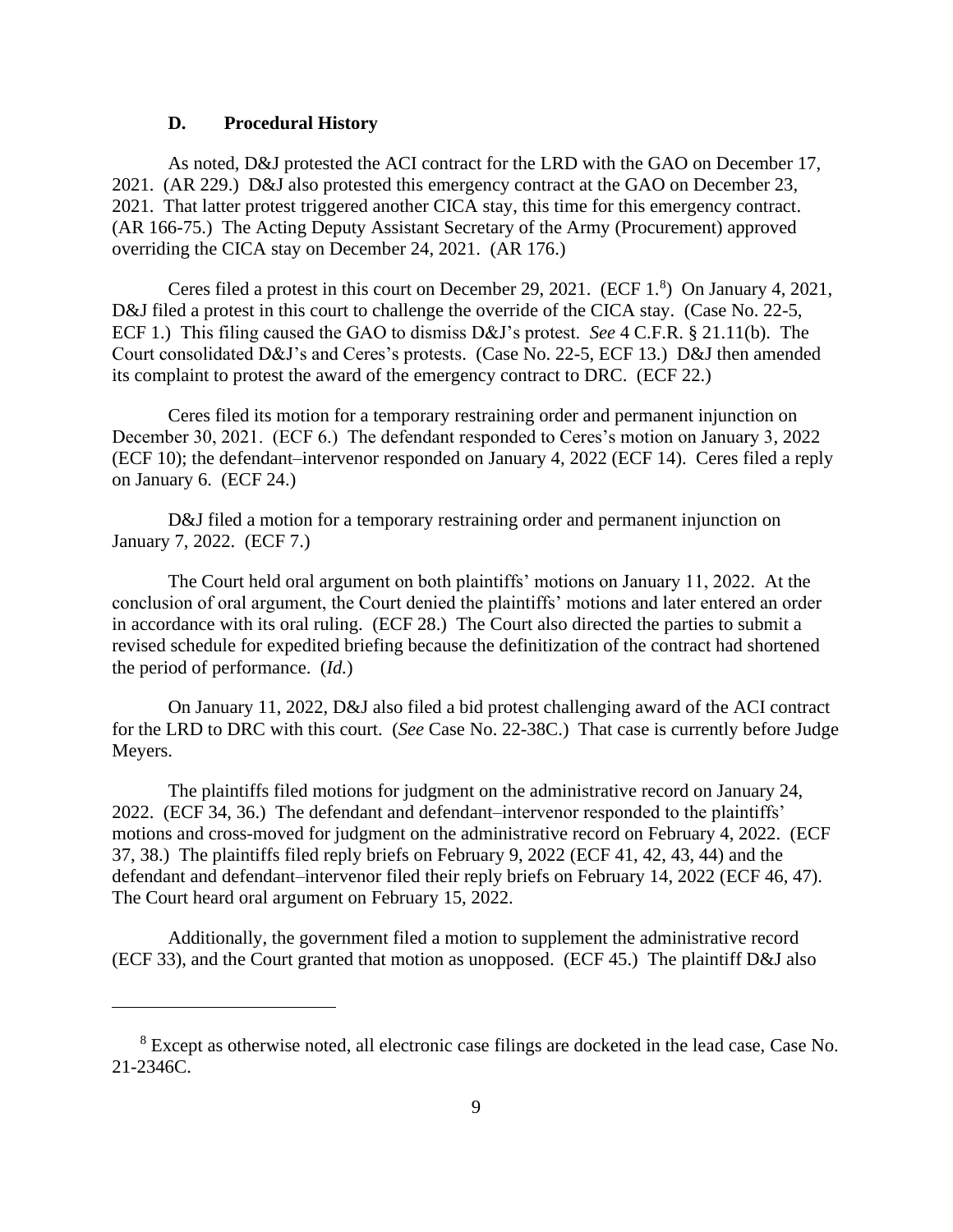filed a motion to supplement the administrative record (ECF 35), which the Court denied. (ECF 48.)

#### **II. JURISDICTION AND STANDING**

Under this court's bid-protest jurisdiction, the court may hear actions "by an interested party objecting to a solicitation by a Federal agency for bids or proposals for a proposed contract or to a proposed award or the award of a contract or any alleged violation of statute or regulation in connection with a procurement or a proposed procurement." 28 U.S.C. § 1491(b)(1).

To establish standing under this court's bid-protest jurisdiction, a protestor must be an "interested party." *Id.* To be an interested party, a protestor must allege facts, which if true, "establish that it (1) is an actual or prospective bidder, and (2) possesses the requisite direct economic interest." *Rex Serv. Corp. v. United States*, 448 F.3d 1305, 1307 (Fed. Cir. 2006). In a post-award bid protest, the protestor's complaint must "show that there was a 'substantial chance' it would have received the contract award but for the alleged error in the procurement process." *Info. Tech. & Applications Corp. v. United States*, 316 F.3d 1312, 1319 (Fed. Cir. 2003) (quoting *Alfa Laval Separation, Inc. v. United States*, 175 F.3d 1365, 1367 (Fed. Cir. 1999) (citation omitted)).

The defendant challenges neither the Court's jurisdiction nor the plaintiffs' standing. (*See* ECF 37.) Jurisdiction over this dispute exists because the plaintiffs allege that the Corps' award of a contract to DRC violated federal law. The plaintiffs also have standing. Although they were not actual bidders on the emergency contract, they were prospective bidders because they allege that they would have submitted proposals had the Corps competed the emergency contract. Both plaintiffs submitted offers for the ACI contract in the LRD region. They have also demonstrated that they had a "substantial chance" of award had the Corps competed the contract; both plaintiffs were deemed capable of performing debris-removal work in the LRD region during the ACI procurement process. Accordingly, the plaintiffs have standing to sue.

## **III. STANDARD OF REVIEW**

#### **A. Motion for Judgment on the Administrative Record**

Review of a motion for judgment on the administrative record pursuant to Rule 52.1 of the Rules of the Court of Federal Claims requires the court to make factual findings based on the administrative record. *Bannum, Inc. v. United States*, 404 F.3d 1346, 1356 (Fed. Cir. 2005). Genuine issues of material fact do not preclude judgment. *Id.* Rather, the court holds a trial on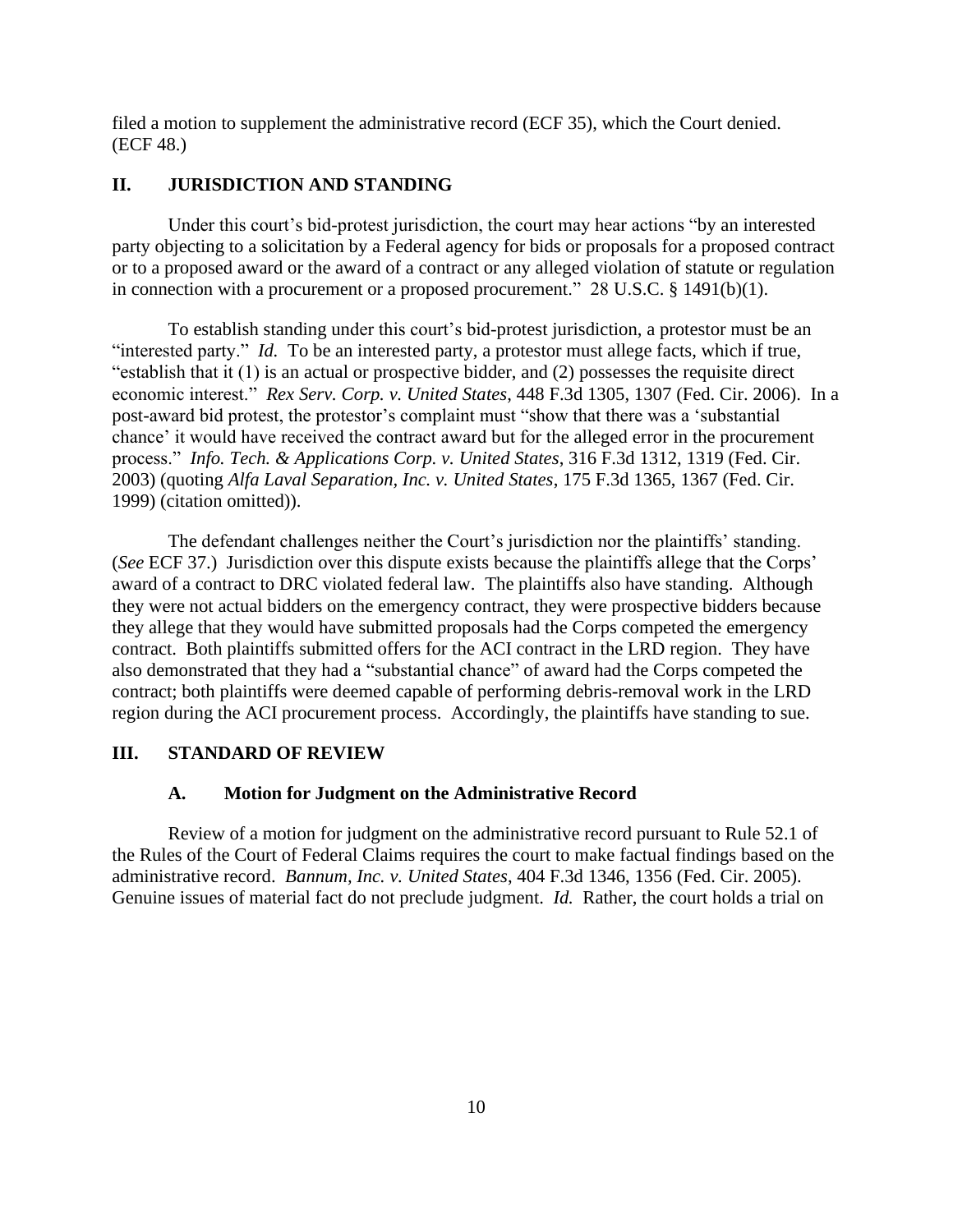the administrative record and must determine whether a party has met its burden of proof based solely on the evidence contained in that record. *Id.* at 1355.

#### **B. Bid Protests**

The Federal Circuit has held that the same standard of review applies to challenges of sole-source awards as to other bid protests. *Emery Worldwide Airlines, Inc. v. United States*, 264 F.3d 1071, 1086 (Fed. Cir. 2001).

Bid protests require a two-step analysis. *See Bannum*, 404 F.3d at 1351. First, the court must determine whether the government's conduct is "arbitrary and capricious" or "not in accordance with law" under 5 U.S.C. § 706. *See* 28 U.S.C. § 1491(b)(4); 5 U.S.C. § 706; *Glenn Def. Marine (Asia) PTE Ltd. v. United States*, 720 F.3d 901, 907 (Fed. Cir. 2013); *Bannum*, 404 F.3d at 1351. Section 706 directs courts to set aside agency actions that are "arbitrary, capricious, an abuse of discretion, or otherwise not in accordance with law." Agency decisions are "'entitled to a presumption of regularity.'" *Palantir USG, Inc. v. United States*, 904 F.3d 980, 995 (Fed. Cir. 2018) (*quoting Impresa Construzioni Geom. Domenico Garufi v. United States*, 238 F.3d 1324, 1338 (Fed. Cir. 2001)). "'Because of that presumption of regularity, the agency should not be required to provide an explanation unless that presumption has been rebutted by record evidence suggesting that the agency decision is arbitrary and capricious.'" *Id.*  (*quoting Domenico Garufi*, 238 F.3d at 1338).

"'[A] bid award may be set aside if either (1) the procurement official's decision lacked a rational basis; or (2) the procurement procedure involved a violation of regulation or procedure.'" *See Banknote Corp. of Am., Inc. v. United States*, 365 F.3d 1345, 1351 (Fed. Cir. 2004) (*quoting Domenico Garufi*, 238 F.3d at 1332). When a plaintiff alleges that the procurement official's decision lacked a rational basis, "the test is 'whether the contracting agency provided a coherent and reasonable explanation of its exercise of discretion, and the disappointed bidder bears a heavy burden of showing that the award decision had no rational basis.'" *Id.* (*quoting Domenico Garufi*, 238 F.3d at 1333). When a plaintiff alleges that the agency violated federal procurement law, the plaintiff must show that the violation was both clear and prejudicial. *Id.* The violation of a regulation is prejudicial when the plaintiff had a "substantial chance" of receiving the contract but for the alleged error. *Id.*

Second, if the government's conduct was "arbitrary and capricious" or "not in accordance with law," the court must then "determine, as a factual matter, if the bid protester was prejudiced by that conduct." *Bannum,* 404 F.3d at 1351.

A court's review of the procurement decision made by the procuring agency in a bid protest is "highly deferential." *Advanced Data Concepts v. United States*, 216 F.3d 1054, 1058 (Fed. Cir. 2000). A court will not disturb an agency's determination so long as there is a reasonable basis for it, even if the court "might have reached a different conclusion as to the proper administration and application of the procurement regulations" in the first instance. *Honeywell, Inc. v. United States*, 870 F.2d 644, 648 (Fed. Cir. 1989). A court must take care not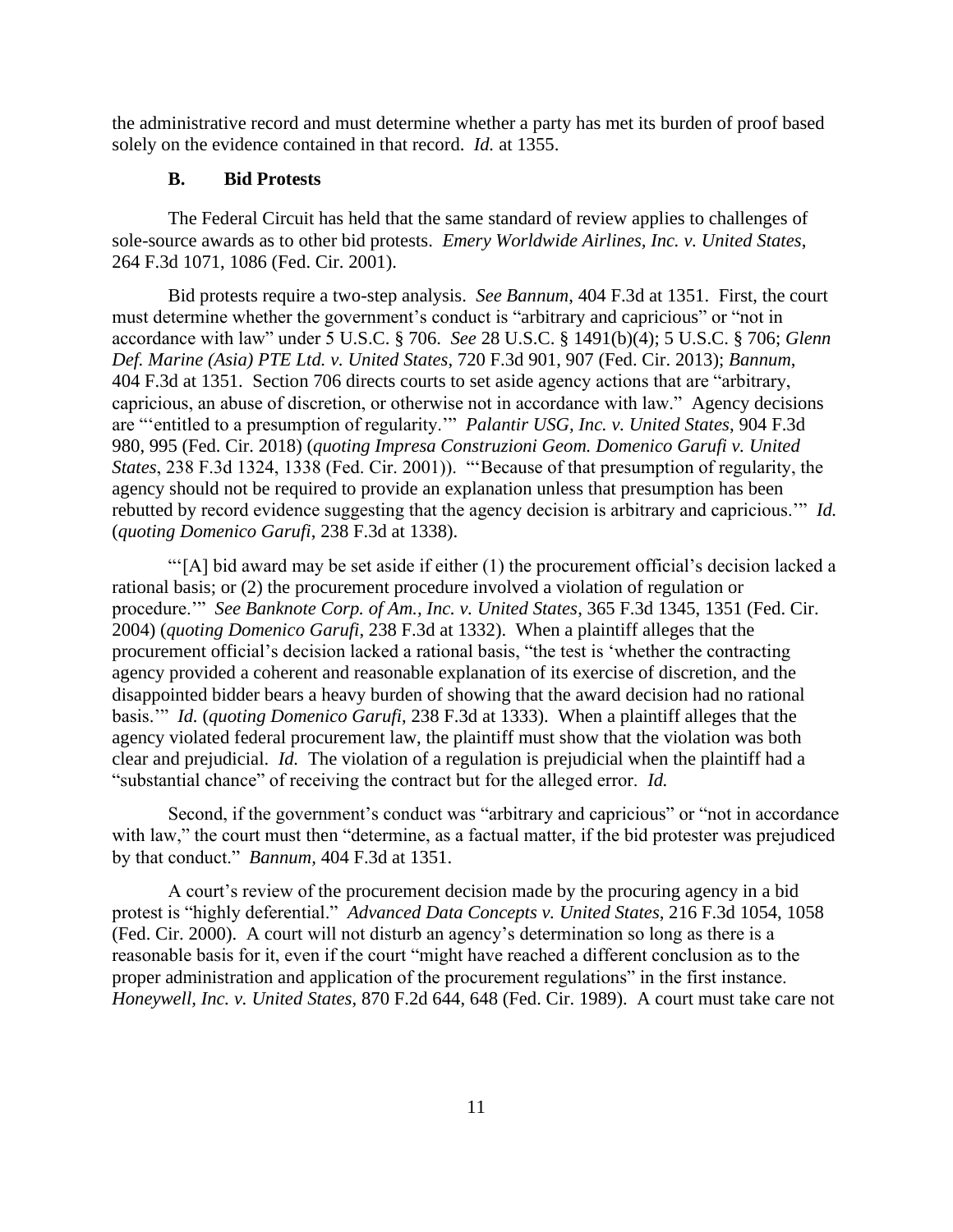to substitute its judgment for that of the agency, even if reasonable minds could reach different conclusions. *Bowman Transp., Inc. v. Ark.-Best Freight Sys., Inc.*, 419 U.S. 281, 285-86 (1974).

#### **IV. DISCUSSION**

The plaintiffs allege that the award of the emergency contract to DRC violated three procurement regulations (FAR 6.302-2, FAR 12.207, and FAR 1.102(c)), violated 10 U.S.C. § 2304(f)(3), and was arbitrary and capricious.<sup>9</sup>

## **A. FAR 6.302-2**

Section  $2304(c)(2)$  of Title 10 permitted the head of an agency to procure services using procedures other than competitive procedures when "the agency's need for the property or services is of such an unusual and compelling urgency that the United States would be seriously injured unless the agency is permitted to limit the number of sources from which it solicits bids or proposals."<sup>10</sup> FAR 6.302-2(a)(2) implements that statutory provision:

> When the agency's need for the supplies or services is of such an unusual and compelling urgency that the Government would be seriously injured unless the agency is permitted to limit the number of sources from which it solicits bids or proposals, full and open competition need not be provided for.

The Court analyzes five issues raised by the parties in its analysis of the Corps' compliance with FAR 6.302-2: (1) whether there was an unusual and compelling urgency for debris-removal services; (2) whether there was a risk that the government would be seriously injured; (3) whether the Corps solicited offers from as many sources as was practicable; (4) whether the period of performance complies with the limitations of FAR 6.302-2; and (5) how this case compares to precedents cited by the parties.

 $9<sup>9</sup>$  The parties also dispute whether the plaintiffs can establish prejudice on the merits. Because the Court holds that the Corps acted rationally and consistently with the law, the Court does not reach the parties' arguments regarding prejudice. *See Bannum*, 404 F.3d at 1351 (describing the issue of whether the bid protestor was prejudiced by agency conduct as a second step in the analysis).

<sup>&</sup>lt;sup>10</sup> This statutory provision was effective as 10 U.S.C. § 2304(c) at the time that the Corps awarded the contract to DRC on December 20, 2021. Effective January 1, 2022, the same language has been transferred to 10 U.S.C. § 3204(a). *See* William M. (Mac) Thornberry National Defense Authorization Act for Fiscal Year 2021, Pub. L. No. 116-283, 134 Stat. 3388, 4165 (2021). The applicable language of the statute has not changed. The Court refers to the statutory citation as it was when the challenged contract was awarded.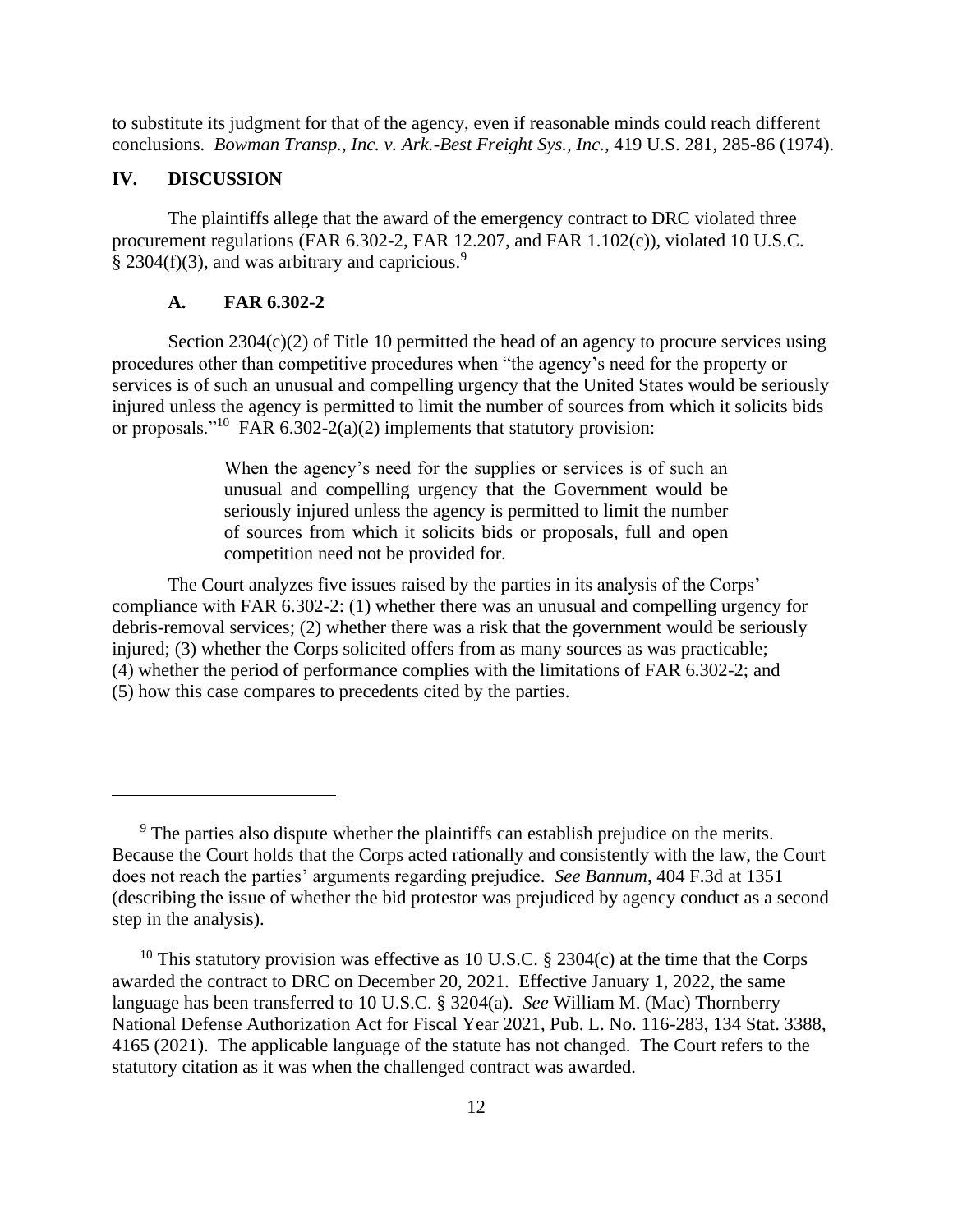## **1. Unusual and Compelling Urgency**

The plaintiffs argue that the Corps inappropriately invoked FAR 6.302-2 because the work of debris removal and disaster cleanup services is not unusual.

The Court disagrees and finds that the situation in Graves County following the tornado did present the government with an "unusual and compelling urgency" under 10 U.S.C. § 2304(c)(2) and FAR 6.302-2. Although, as the plaintiffs argue, natural disasters occur regularly, and the Corps can plan for them and the commensurate cleanup of the debris they generate, this disaster was both "unusual" and "compelling." The plaintiffs misstate the test for FAR 6.302-2 (emphasis added): the question is whether "the agency's *need* for the supplies or services is of such an unusual and compelling urgency," not whether debris removal following a natural disaster is an unusual service.

The tornado was unusual in that it was a level EF-4, the second most severe level of tornado on the Enhanced Fujita scale used to measure the severity of tornadoes. (*See* AR 229.) It also struck in December, a time when tornadic activity is rare and when subsequent winter weather poses extraordinary risks to the affected population. This tornado was also unusual in the breadth of destruction it caused. The tornado "traversed over 200 miles in Kentucky" and was "recognized by the National Weather Service to be one of the longest in history." (AR 109.)

Not only was the tornado itself unusually severe, but the emergency conditions it created were themselves "compelling" and required "urgency" in the government's response. More than 1.5 million cubic yards of debris littered Graves County, impeding travel and access on roads and other rights-of-way. Many people were "unable to access general roadways to obtain food and supplies." (AR 183.) The debris slowed and prevented the transportation of food and necessary supplies to Graves County. (*Id*.) In addition, the power was out for hundreds of residents of Graves County, and repair crews were being hindered by the debris. (*Id*.) During winter, the absence of heat posed an urgent threat to safety and security. The tornado also destroyed a 500,000-gallon water storage tank and damaged the local water facilities. (*Id.*) Removing the remnants of the destroyed water tank was "critical to enable reconstruction of this essential utility infrastructure." (*Id*.) The debris also risked exposing residents to asbestos, mold, mildew, and infestations of insects and rodents. (AR 184.)

Accordingly, the Corps properly invoked 10 U.S.C. § 2304(c) and FAR 6.302-2 to respond to the emergency.

#### **2. Injury to the Government**

Ceres argues that the government "has alleged potential harm to citizens and residents of Kentucky but has not articulated any harm to the government as required to apply the unusual and compelling urgency exception." (ECF 42 at 16.)

The Court finds that the Corps acted to prevent "serious injury, financial or other, to the Government." FAR 6.302-2(b)(2). The court has interpreted this requirement of FAR 6.302- 2(b)(2) to encompass situations in which the public at large could be harmed. In *PMTech, Inc. v.*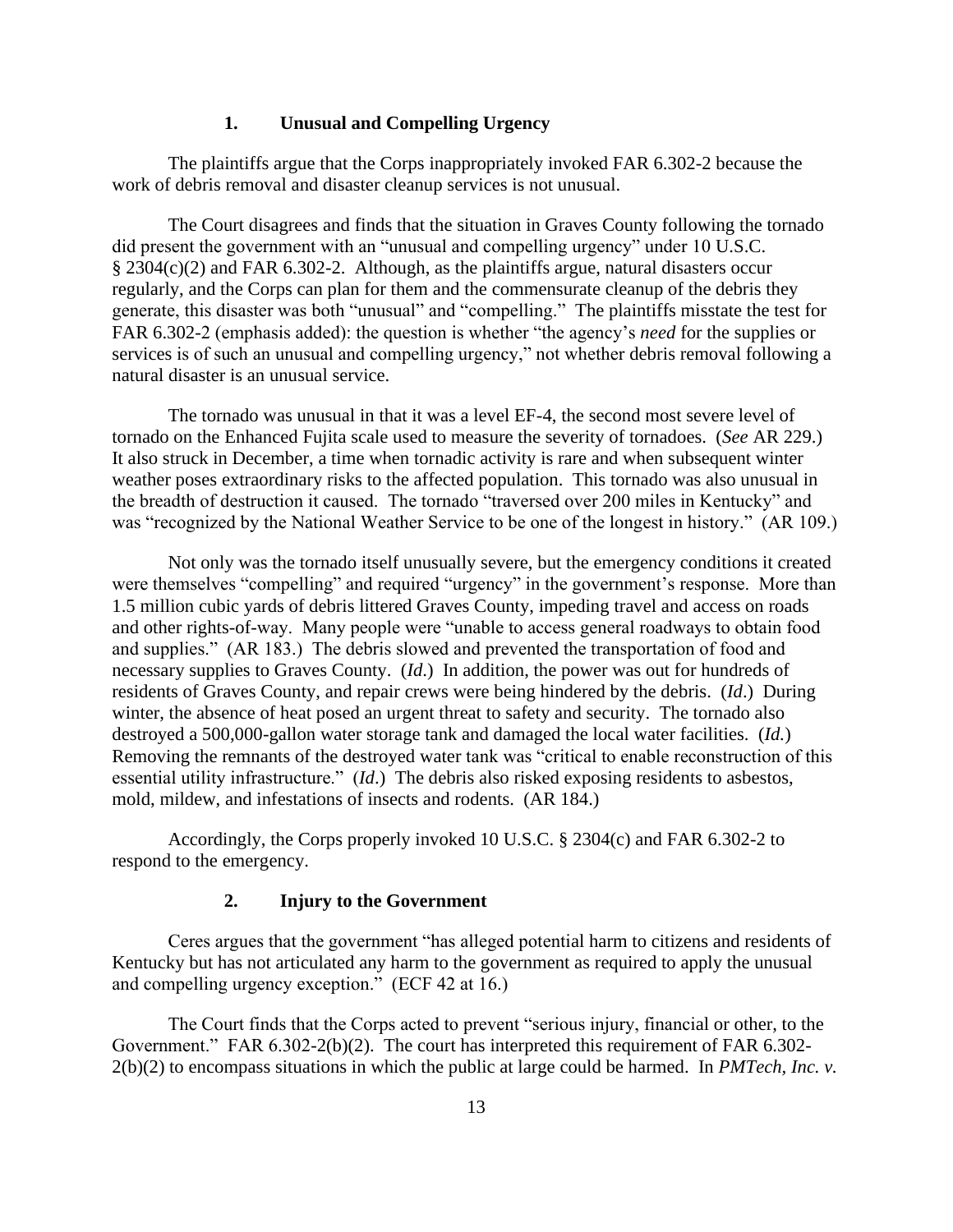*United States*, 95 Fed. Cl. 330, 346 (2010), the court reasoned that "a threat of immediate harm to health, welfare or safety would create a situation where the 'unusual and compelling urgency' of agency needs permits a sole-source procurement." The court found harm to the government when, without a CICA-stay override, there was a risk that radioactive materials would leak and contaminate surrounding buildings and the environment. *Id.* at 349.

The Court agrees with the rationale of *PMTech*. "Serious injury . . . to the [g]overnment" includes serious risk to the health and safety of the public the government serves. Ceres's reading of FAR 6.302-2(b)(2), which limits the use of the provision to instances in which the government itself would be harmed, is too crimped, and the Court rejects it. The provision enables the government to respond with the necessary urgency and flexibility to address the needs of the citizenry and not simply to attend to its own bureaucratic interests.

In addition, the J&A explains why awarding a very short-term contract for immediate debris removal and then a contract for a longer term would harm the government. Because of the potential need for a follow-on contractor to mobilize, the government would have faced "substantial duplication of costs" to respond to the same event. (AR 182.) The strategy would also present "high risk" to the government because the condensed timeframe would allow no room for error and could "prevent the work required by the FEMA mission from being completed by the date the mission assignment expires." (*Id.*) Those prospects satisfy the requirement that the government show serious financial harm.

#### **3. Solicitation from as Many Sources as Practicable**

Under FAR 6.302-2(c)(2) (emphasis added), "agencies *shall* request offers from as many potential sources as is practicable under the circumstances."

The plaintiffs argue that the Corps did not solicit proposals from as many sources as "practicable" and violated FAR  $6.302-2(c)(2)$ . Ceres points out that the Corps did not contact other potential offerors, like Ceres, despite knowing that multiple contractors had submitted offers for the LRD contract and that employees of Ceres were preparing to make an offer for the emergency contract.<sup>11</sup> (ECF 36-1 at 11.) D&J also underscores that it was capable of performance of the services the Corps required, and that the LRD contract was under protest and stayed as a result. (ECF 34-1 at 18.)

 $11$  In support of its argument, Ceres has appended several exhibits to its brief that allegedly demonstrate its ability to mobilize quickly and the Corps' knowledge in advance of Ceres's capabilities. Ceres has not moved to supplement the administrative record with these materials. Accordingly, on this motion for judgment on the administrative record, the Court does not consider these documents. *See Axiom*, 564 F.3d at 1379-80 ("'The task of the reviewing court is to apply the appropriate [Administrative Procedure Act] standard of review, 5 U.S.C. § 706, to the agency decision based on *the record the agency presents to the reviewing court*.'" (Emphasis in original) (*quoting Fla. Power & Light Co. v. Lorion*, 470 U.S. 729, 743-44 (1985)))*.*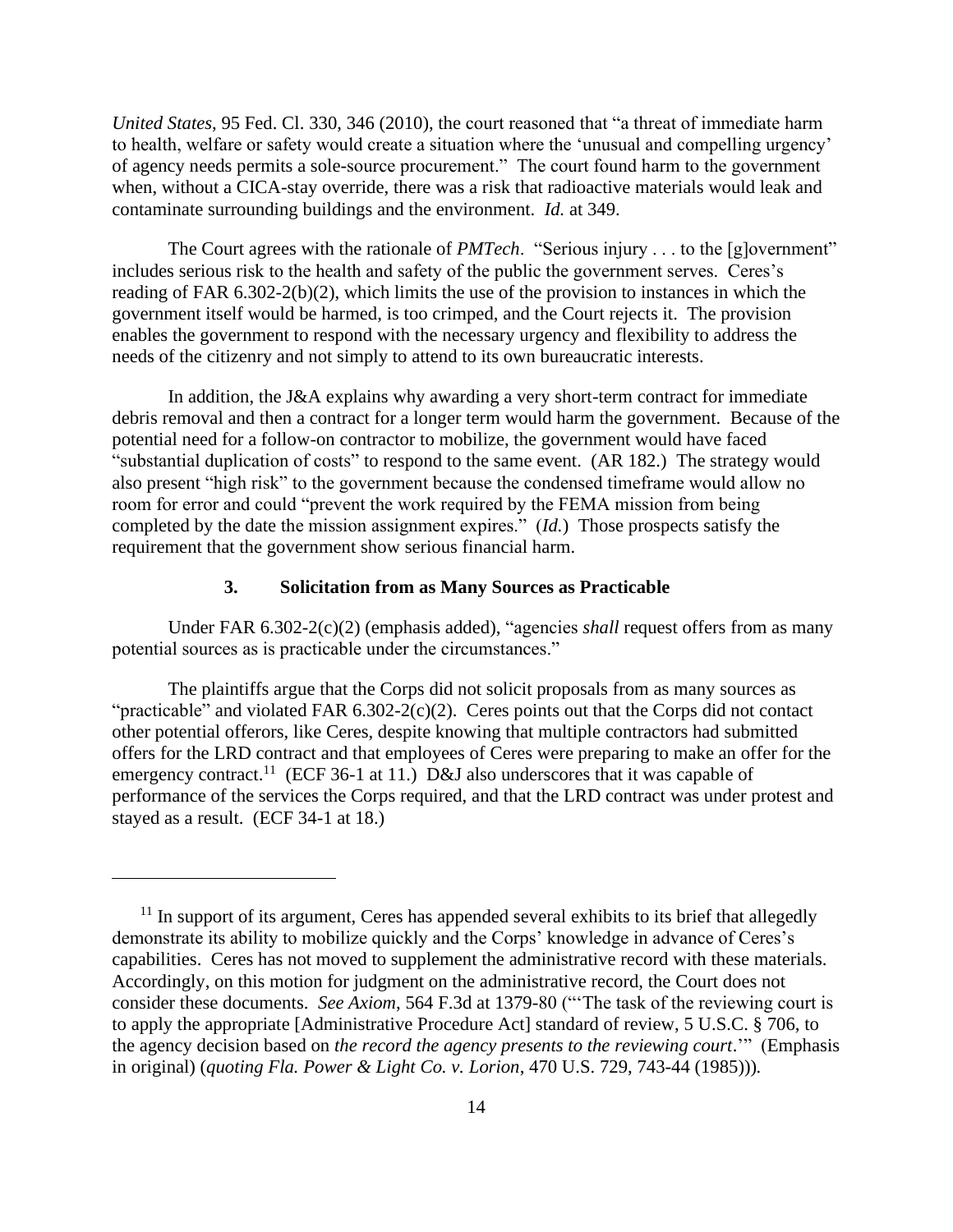The Corps explained in the J&A why the only "practicable" option was to pursue a UCA with DRC:

> The Government's best interests demanded immediate and uninterrupted action by a contractor to address the imminent threats to public health and safety. For this reason, there was not sufficient time to pursue even a limited competition. Additionally, the scope of the effort was not sufficiently defined to request a proposal from one or more contractors. Without issuing a Letter Contract/UCA on a sole-source basis, the Government would be unable to undertake emergency debris removal services quickly enough to meet the immediate need to lessen or eliminate current threats to public health and safety, including allowing for restoration of access to critical access routes, roads, bridges, waterways, and rights-of-way for emergency vehicles and public access.

## (AR 179-80.)

D&J argues that none of the proposed alternatives the Corps identified in the J&A included "requesting offers from other vetted providers using the same terms as those given to DRC—unit pricing to remove approximately 1.5 Million to 2.0 Million cubic yards of debris." (ECF 34-1 at 11.) Although the emergency contract was initially undefinitized, D&J highlights that the Corps already knew the geographic scope and approximate volume of debris that needed to be removed at the time that the Corps awarded the emergency contract to DRC. Ceres adds to this argument that contracts for post-disaster debris removal are predicated on unit pricing that would have allowed the Corps to receive and quickly evaluate other offers.

The defendant counters that "requesting proposals from multiple sources would have amounted to a competition, which, by statute, has to include all the essential ingredients of a competitive process: a solicitation with detailed specifications and a defined scope, 10 U.S.C. § 2305(a); a thorough evaluation process, *id.* at § 2305(b)(1); and a formal award decision, *id.* at  $§$  2306(b)(4)." (ECF 47 at 6.)

During oral argument, both plaintiffs disagreed with the defendant's contention that the requirements of 10 U.S.C. § 2305 applied in the context of procurements under the authority of 10 U.S.C. § 2304.

The Court agrees with the plaintiffs that procurements pursued under the authority of 10 U.S.C. § 2304 and FAR 6.302-2 need not use all full and open competitive procedures prescribed by 10 U.S.C. § 2305. FAR 6.302-2(a)(2) itself expressly provides that "full and open competition need not be provided for."

Nonetheless, the plaintiffs propose that the Corps should have engaged in some level of competitive procedure. Even a basic competition like the one proposed by D&J would require the Corps to draft a barebones solicitation against which it could evaluate contractors' proposals. The Corps would then need to give contractors some amount of time to respond. The Corps also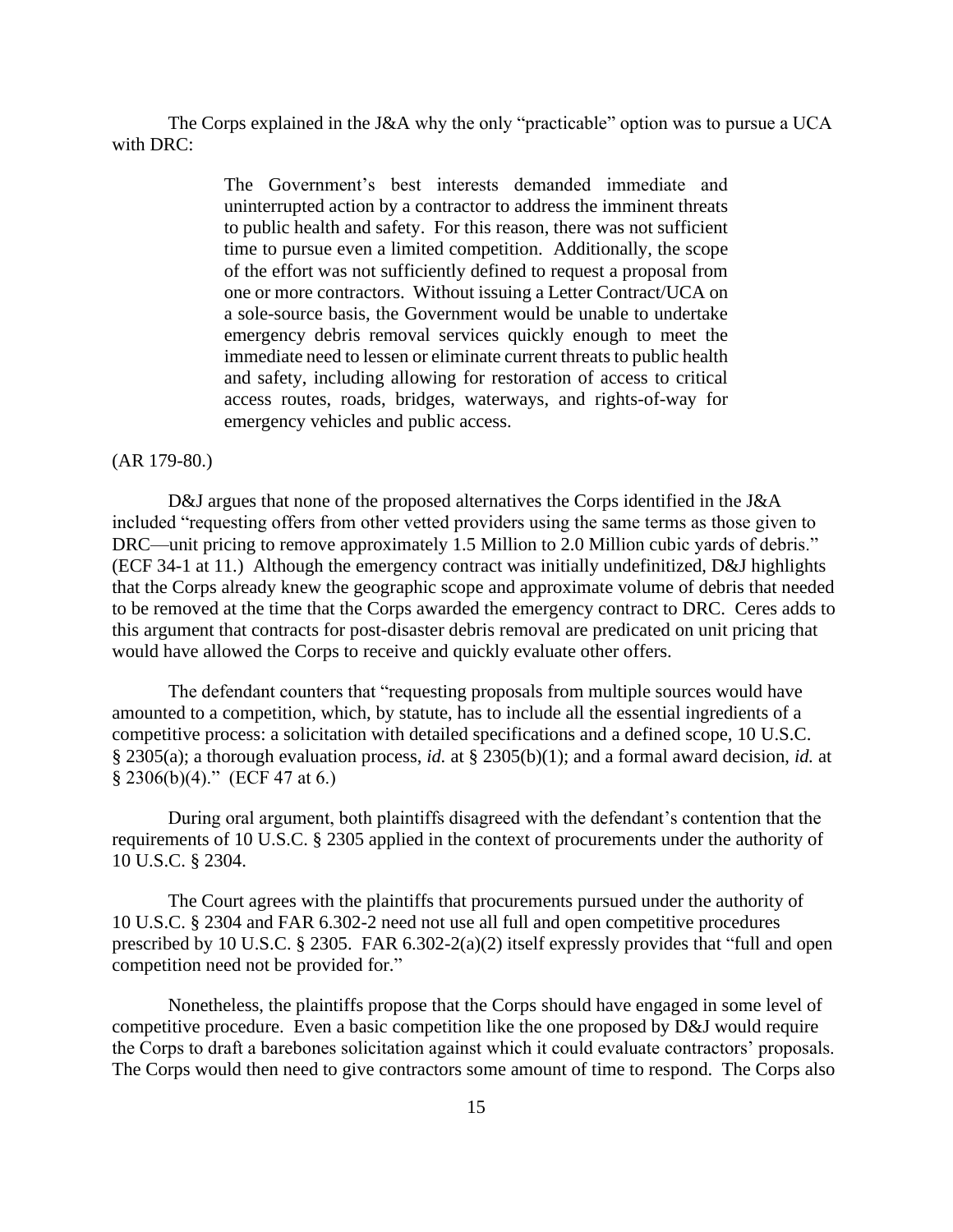would need to engage in a minimal evaluation process. In short, the Corps would need to engage in a streamlined acquisition process.

As explained in the J&A, the Corps considered engaging in a streamlined acquisition process and found it not practicable:

> Even under a streamlined approach, employing limited competition among offerors that participated in the [ACI] competition or otherwise expressed interest in the project would take no less than 30 days and would take between an estimated 30-45 days, for adequate solicitation and proposal preparation, evaluation of proposals, and contract award. The solicitation preparation process would require a definitized scope of work to be developed in order to allow a fair competition among multiple offerors. Evaluation of proposals would necessarily require evaluation of past performance and technical capabilities of all offerors, as well as price. Finally, prior to award, a best-value trade-off decision would need to be made considering the respective advantages provided by each offerors' technical and price proposals. This timeframe does not account for discussions if necessary. In order to pursue this process, approval would be required through a determination and findings for other than full and open competition based on an urgent and compelling justification. Further, after award, we could anticipate mobilization and preparation efforts to take approximately two additional weeks to be fully operational .... Furthermore, a duration of 45 days to commence work would result in an unnecessary extension of the period of time in which the people of Graves County experience hazardous conditions, and a delay in restoring power and other critical infrastructure. Therefore, this acquisition strategy was deemed not to satisfy the requirements for immediate mobilization to quickly begin addressing the existing threats to public safety.

(AR 181.) The Corps' explanation is rational and reasonable.

No other meaningful option was available to the Corps, and the plaintiffs are vague on what else the Corps could have done. It appears they are proposing that the Corps should have obtained offers from LRD ACI offerors and then not conduct any kind of competition. There is no support in the law for such a hybrid procurement model. The Corps had four options: full competition, limited competition, a sole-source award combined with a limited competition, and a sole-source award. It considered and rejected the first three as too time-consuming and highrisk; it went with the fourth option. There is no fifth option the Corps could have pursued.

The plaintiffs highlight that under the process that led to the award of the ACI contract for the LRD, the Corps had determined that both Ceres and D&J were able to perform the LRD contract. The Corps determined that there were [\* \* \*] between the qualitative aspects of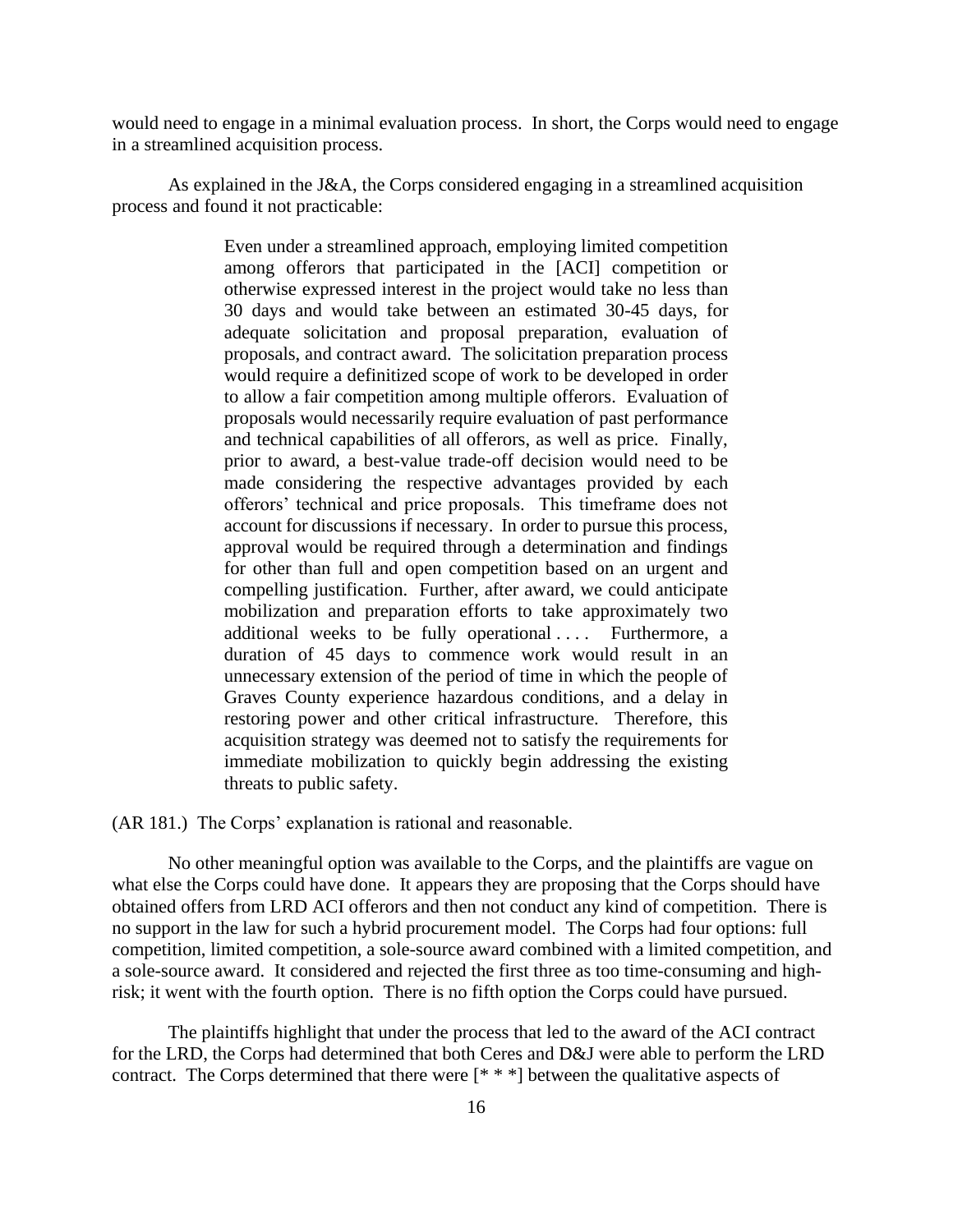Ceres's and DRC's proposals. (AR 28.) D&J's proposal was [\* \* \*] than DRC's proposal. (AR 23.) The plaintiffs argue that the Corps should have revisited its evaluations under the ACI contract by soliciting offers for the emergency contract from the plaintiffs because the more limited geographic scope of the disaster and concomitant debris removal would have led to different pricing models than what each offered for the ACI competition.

Had the Corps proceeded in the manner the plaintiffs propose, it would necessarily have required some form of competition. There was not sufficient time to undertake even such a limited competition, or so the Corps found. And that finding is not, under the circumstances, unreasonable. The plaintiffs argue that the Corps could have otherwise relied on the ACI offers and requested that those offerors provide new pricing for the more limited emergency contract. If the Corps had invited offerors for the LRD ACI contract to submit only revised pricing for the emergency contract on an urgent basis, those offerors would almost certainly have had to rely on their proposed pricing for the ACI contract. It is not realistic to believe the ACI offerors could have presented meaningfully different unit pricing within 24 hours of a request from the Corps for such pricing. In the end, the Corps would then have had to re-review all aspects of the ACI offers, not simply the new pricing, as the plaintiffs propose. DRC having been found once to have provided the best value to the government likely would have fared as well again. And such a review would have taken time, which the Corps did not have.

In sum, the Corps explained and justified its reasons for soliciting an offer only from DRC. The explanation is coherent and reasonable, and the plaintiffs have not demonstrated that this explanation lacks a rational basis.<sup>12</sup> *See Banknote*, 365 F.3d at 1351 (placing on the plaintiff the burden of showing that an award decision has no rational basis). The Court declines to substitute its judgment for that of the agency. *See Bowman*, 419 U.S. at 285-86.

<sup>&</sup>lt;sup>12</sup> During consideration of the plaintiffs' motions for a temporary restraining order and preliminary injunction, the plaintiffs sought to undercut the defendant's justification by arguing that other counties and municipalities in Kentucky affected by the same line of tornadoes were able to procure their own debris-cleanup services through competitive bidding. The Court assumes that factual claim to be accurate, but it does not undermine the reasonableness of the decision made by the Corps to proceed as it did. The plaintiffs make no effort to explain the requirements of competitive bidding for the local governments and how they may differ from the requirements that federal law imposes on the Corps. The plaintiffs' argument also focuses on the wrong question. The Court reviews and evaluates the action the Corps took and the process it used, not the process the plaintiffs wish the Corps had employed. So long as the Corps reasonably explains and supports its decisions, the Court must sustain those decisions.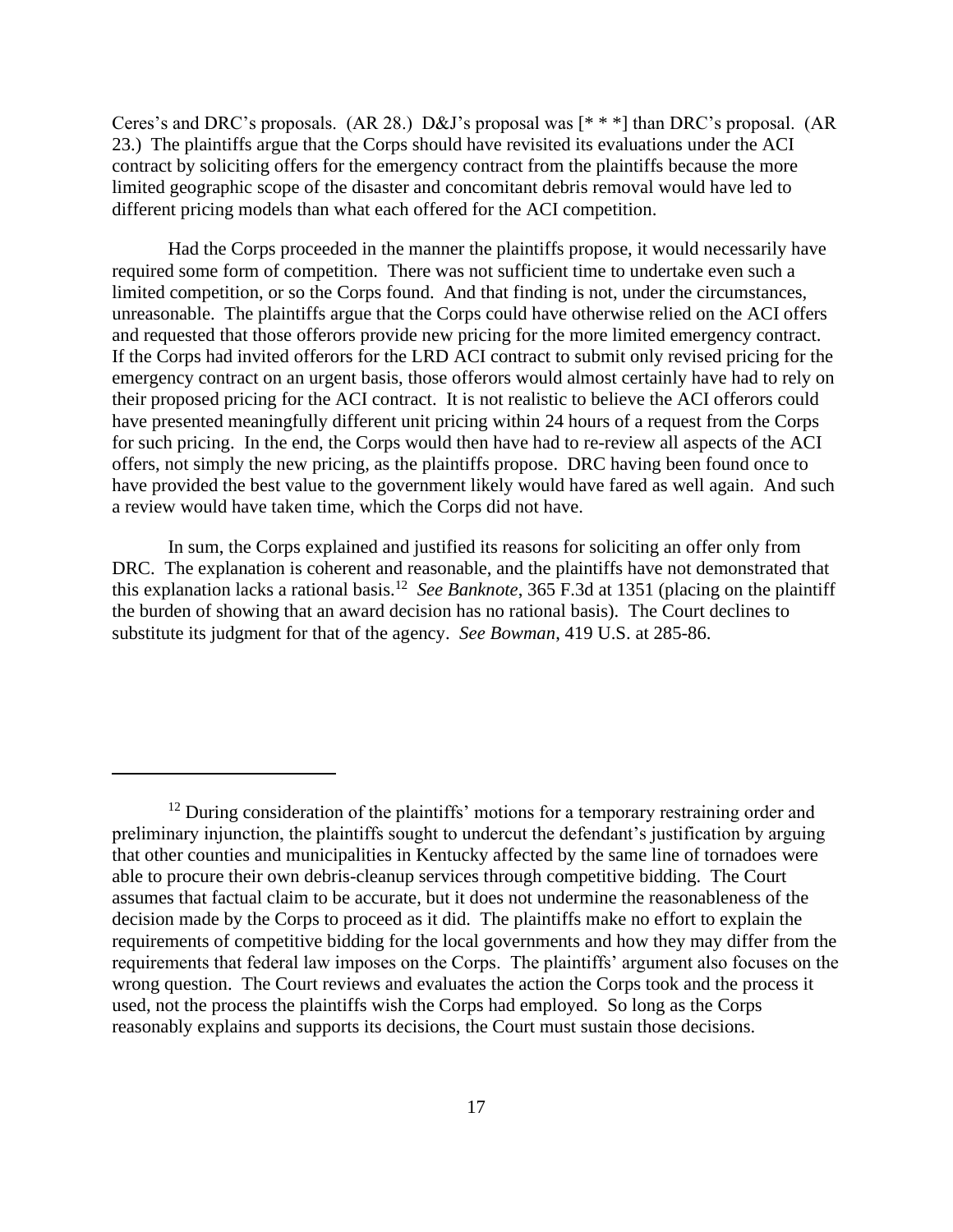## **4. The Period of Performance**

The plaintiffs argue that the period of performance of the emergency contract does not comply with the limitations in FAR 6.302-2(d). (*See* ECF 36-1 at 11; ECF 44 at 8.)

FAR 6.302-2 imposes three limits on the period of performance. First, the total period of performance of a contract awarded under FAR 6.302-2 cannot exceed the time necessary "[t]o meet the unusual compelling requirements of the work to be performed under the contract." FAR  $6.302-2(d)(1)(i)(A)$ . Second, the period of performance cannot exceed the time necessary "[f]or the agency to enter into another contract for the required goods and services through the use of competitive procedures." FAR  $6.302-2(d)(1)(i)(B)$ . Third, the period of performance "[m]ay not exceed one year, including all options, unless the head of the agency determines that exceptional circumstances apply." FAR 6.302-2(d)(1)(ii).

The period of performance meets all three requirements of FAR 6.302-2(d). First, the period of performance does not exceed the time it will take DRC to remove the debris. As previously discussed, removal of all the debris is necessary "[t]o meet the unusual compelling requirements of the work to be performed under the contract," as any debris poses health and safety risks to the citizens of Graves County. FAR  $6.302-2(d)(1)(i)(A)$ . Second, the period of performance does not exceed the time necessary "[f]or the agency to enter into another contract for the required goods and services through the use of competitive procedures." FAR 6.302-  $2(d)(1)(i)(B)$ . The Corps considered alternatively using a bridge contract while undertaking competitive procedures, but it determined that that alternative was "infeasible" because of the time it would take to transition the contract, the lack of a logical transitioning point, duplication of costs, risks to contractors from mobilizing early, and the unnecessary delays that would result. (AR 181.) Full competitive procedures were estimated to require between six and nine months, which far exceeds the period of performance under the emergency contract. (AR 180.) Finally, the period of performance, which is now 100 days, is shorter than one year. (AR 178.) The award therefore complies with FAR 6.302-2(d)(ii).

D&J argues that the definitization of the contract to shorten the timeframe for debris removal "indicated that the original time frame in the J&A was unnecessarily long and therefore exceeded the contract duration limits of the statute." (ECF 44 at 5.)

The plaintiffs rely on *AGMA Security Service, Inc. v. United States*, 152 Fed. Cl. 706 (2021), in support of their argument. In *AGMA*, Judge Horn found that when an agency shortened a period of performance from 150 days to 60 days, the initial award "exceeded the time necessary 'to meet the unusual and compelling requirements of the work to be performed under the contract.'" 152 Fed. Cl. at 731 (*quoting* 41 U.S.C. § 3304(c)). The J&A gave "no indication why the period of 150 days was chosen (although the court notes that the maximum period in FAR 3006.302-270, unless the Head of Contracting approved of a longer time than the 150 days) and the government provide[d] no indication as to why the period of performance could be more than cut in half only ten days after the Sole Source Justification & Approval was signed." *Id.*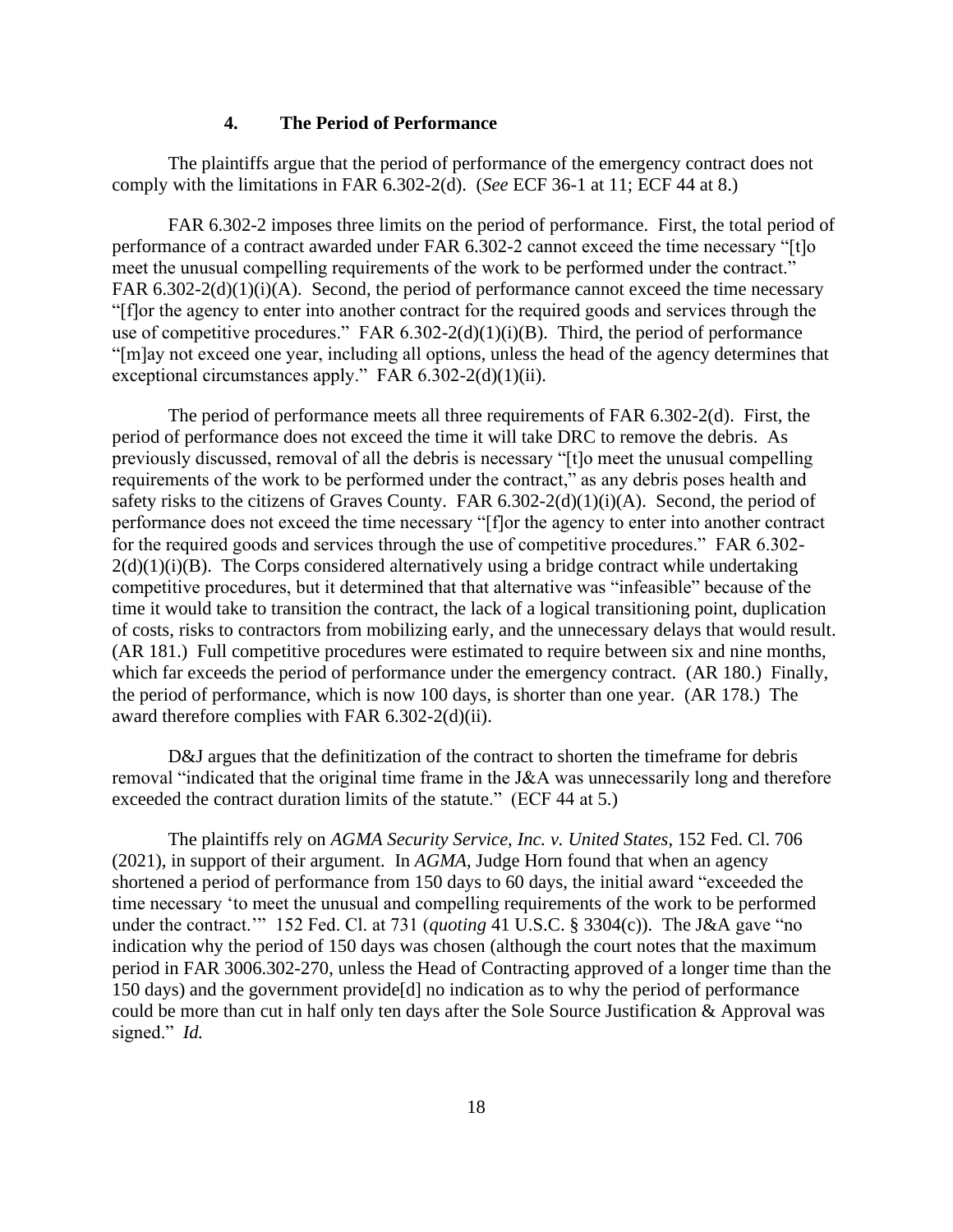This emergency contract differs from the contract at issue in *AGMA.* The emergency contract here was undefinitized at first because the Corps did not know the full scope of the work required. (*See* AR 167 ("[T]he scope of work was not fully defined at the time of award . . . .").) The period of performance was shortened by merely one month. The original period of performance was far less than the year permissible under FAR 6.302-2(d)(ii). The Court finds that by definitizing the contract to shorten the period of performance, the defendant complied with FAR 6.302-2(d).

#### **5. Analogy to Other Cases**

The plaintiffs analogize this case to *AGMA*. The defendant instead analogizes this case to *SSI Technology, Inc. v. United States*, 148 Fed. Cl. 147, 161-62 (2020), and the defendant– intervenor analogizes this case to GAO precedent.

This case has some similarities to *SSI Technology*. *See* 148 Fed. Cl. at 161-62. In that case, Judge Holte determined that an agency awarding a sole-source contract had solicited from as many sources as was "practicable" under FAR 6.302-2 when the agency explained in the J&A that it had conducted market research, published a request for information at FedBizOpps.gov, and considered suppliers from whom the agency had procured similar goods in the past. *Id.*  Analogously, in this case, the Corps had recently conducted an extensive review of proposals for contractors seeking to provide debris-removal services in the region that included Kentucky. (*See* AR 1-34.) That ACI contract for the LRD region was competed, and the SSA had recently considered and evaluated offerors' detailed proposals, including their technical approaches, their past experiences, and their proposed pricing. As in *SSI Technology*, the government had done its research. Although it is true that the ACI award was stayed due to the GAO protest, that stay does not require the Corps to wipe the slate of knowledge clean and pretend it had not recently evaluated the most likely offerors for this emergency contract.

The plaintiffs attempt to distinguish *SSI Technology*. Ceres points out that the request for information was posted publicly in *SSI Technology*; in this case, in contrast, the government did not issue a request for information for the emergency contract. (ECF 42 at 9.) This argument ignores the fact that the Corps had taken steps under the ACI procurement process to evaluate debris-removal contractors.

D&J argues that the Corps "selectively and prejudicially disregarded the procurement history of the ACI . . . procurement . . . ." (ECF 44 at 6.) This argument is unsupported by the administrative record. The J&A notes that DRC "was the selected contractor to perform the project based on the fact that the Government ha[d] already conducted an assessment of the firm's capabilities and tentative pricing as part of the separate ACI . . . acquisition that is currently under protest before the GAO . . . ." (AR 184.) The record otherwise supports that determination.

The plaintiffs have not demonstrated that *SSI Technology* materially differs from this case, and the rationale of that decision is compelling.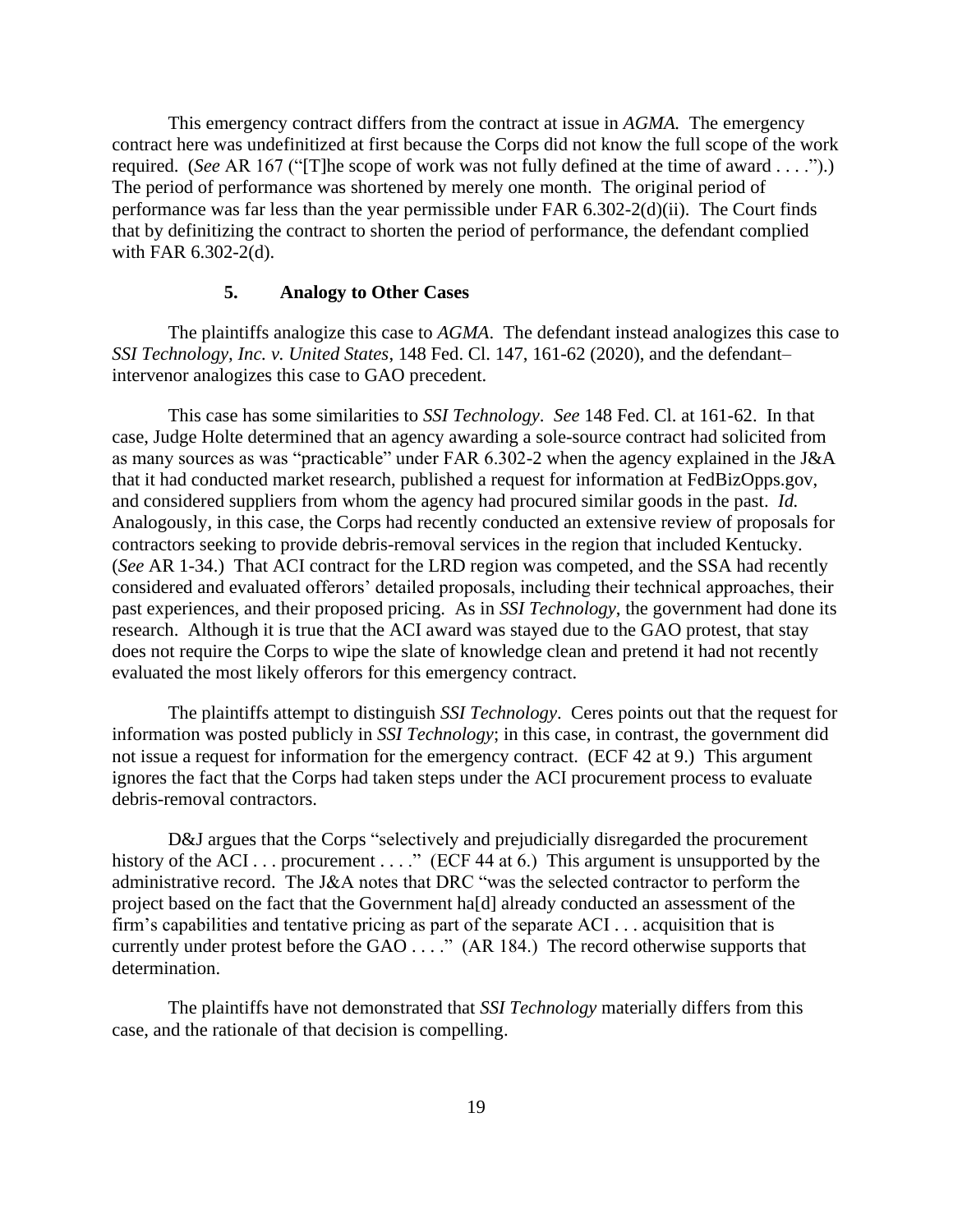In *Innotion Enterprises, Inc.*, B-419907, 2021 CPD ¶ 315 (Comp. Gen. 2021), the GAO upheld award of a sole-source contract to the incumbent contractor after the solicitation for a new contract was protested and stayed.<sup>13</sup> The GAO explained that the agency had properly acted quickly to avoid a lapse in service. In this case, because of the protest of the LRD contract, the Corps could not implement the new ACI contract for Kentucky and, hence, was experiencing a lapse in service at the time it received the tasking from FEMA for debris cleanup. The Corps thus acted quickly to mitigate the negative consequences of this lapse. The Court follows the ruling in *Innotion* here and concludes the Corps' effort to address the lapse in service to respond to an urgent and dangerous event was not arbitrary and capricious.

This contract award is also distinct from the award in *AGMA* beyond the distinction addressed above. In *AGMA*, Judge Horn found that "the Sole Source Justification & Approval was not fully developed and explained . . . ." 152 Fed. Cl. at 729. The J&A there had focused "on the urgency of a quick award, rather than the merits of why the sole source decision was proper." *Id.* The defendant conceded during oral argument that the J&A "might be thin." *Id.* In a section of the J&A where the agency officials were asked to provide additional facts supporting the use of procedures other than full and open competition, the agency had written "NONE." *Id.*  at 736. In contrast, the Corps in this case has elaborated in detail why every alternative was inadequate logistically, financially, and from a health and safety perspective. (*See* AR 179-86.) The focus of the J&A in this case avoids the shortcomings identified in *AGMA* that led the court to enjoin that award.

In sum, the Corps properly invoked FAR 6.302-2 and adhered to its requirements. The plaintiffs have not established a clear violation of FAR 6.302-2. *See Banknote*, 365 F.3d at 1351.

#### **B. FAR 12.207**

Ceres argues that the Corps violated FAR Part 12, which governs the procurement of commercial services. FAR 12.207(a) provides that "agencies shall use firm-fixed-price contracts or fixed-price contracts with economic price adjustment for the acquisition of commercial products or commercial services." Ceres argues that the Corps' award of the emergency contract to DRC violates this provision because FAR Part 12 governs contracts for debris-removal services, and the emergency contract to DRC was not a firm-fixed-price contract. (ECF 36-1 at 14.)

The defendant agrees with Ceres that debris-removal services are commercial services subject to FAR Part 12. (ECF 37 at 21.) The defendant disputes, however, Ceres's assumption that the emergency contract was not a fixed-price contract.

 $13$  Although the Court is not bound by GAO precedent, the Court may consider it as persuasive authority. *See Centech Grp., Inc. v. United States*, 554 F.3d 1029, 1038 n.4 (Fed. Cir. 2009).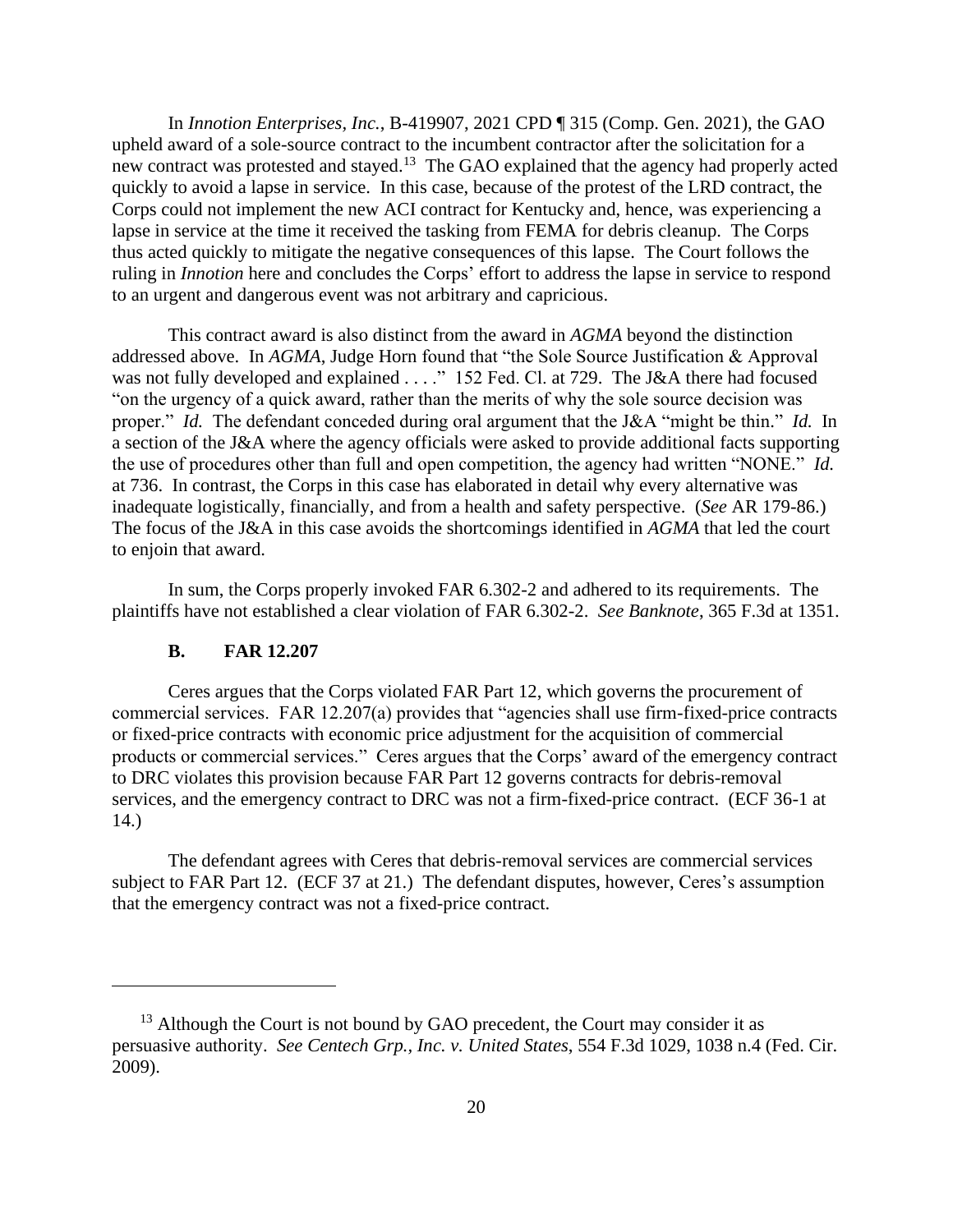In general, "[a] wide selection of contract types is available to the Government and contractors in order to provide flexibility in acquiring the large variety and volume of supplies and services required by agencies." FAR 16.101(a). There are two "broad" categories of types of contracts: fixed-price contracts and cost-reimbursement contracts. FAR 16.101(b). FAR 16.201(a) provides: "Fixed-price contracts provide for a firm price or, in appropriate cases, an adjustable price. Fixed-price contracts providing for an adjustable price may include a ceiling price, a target price (including target cost), or both." Additionally, "[a] fixed-price contract with economic price adjustment provides for upward and downward revision of the stated contract price upon the occurrence of specified contingencies," including adjustments based on established prices of specific items, adjustments based on actual costs of labor or material, and adjustments based on cost indexes of labor or material. FAR 16.203-1. Accordingly, the category of fixed-price contracts encompasses a variety of types of contracts, including contracts that have adjustable prices, ceiling prices, or target prices.

An agency may award a letter contract when "the Government's interests demand that the contractor be given a binding commitment so that work can start immediately and . . . negotiating a definitive contract is not possible in sufficient time to meet the requirement." FAR 16.603-2. The FAR contemplates that letter contracts should be definitized "within 180 days after the date of the letter contract or before completion of 40 percent of the work to be performed, whichever occurs first." FAR 16.603-2(c).

The letter contract in this case was a fixed-price contract. The initial award provides: "A firm-fixed-price contract is contemplated." (AR 124.) The award expressly established a ceiling price for initial services and noted that the government "may obligate additional funds to the letter contract upon receipt of a qualifying proposal." (AR 125.) The FAR designates contracts with ceiling prices and contracts permitting economic readjustment as fixed-price contracts. *See*  FAR 16.201, FAR 16.203-1. The letter contract therefore qualified as a fixed-price contract and did not violate FAR 12.207(a).

When the contract was definitized, the contract was designated as "FFP" or a "Firm-Fixed Price" contract. (AR 190, 192.) Ceres does not dispute that the definitized contract is a firm-fixed-price contract.

Accepting Ceres's argument in this case could lead to far-reaching and unintended consequences. If Ceres's narrow definition of a fixed-price contract were correct, an agency would never be able to lawfully issue a letter contract for commercial service to respond to a situation involving "unusual and compelling urgency" under FAR 6.302-2. This outcome would render FAR 6.302-2 toothless and handicap agencies' ability to respond to emergencies, and the plaintiffs have not pointed to any indication that Congress intended such a result in enacting 10 U.S.C. § 2304(c).

In sum, the Court finds no violation of FAR Part 12. The letter contract awarded to DRC was a fixed-price contract and complied with FAR 12.207(a).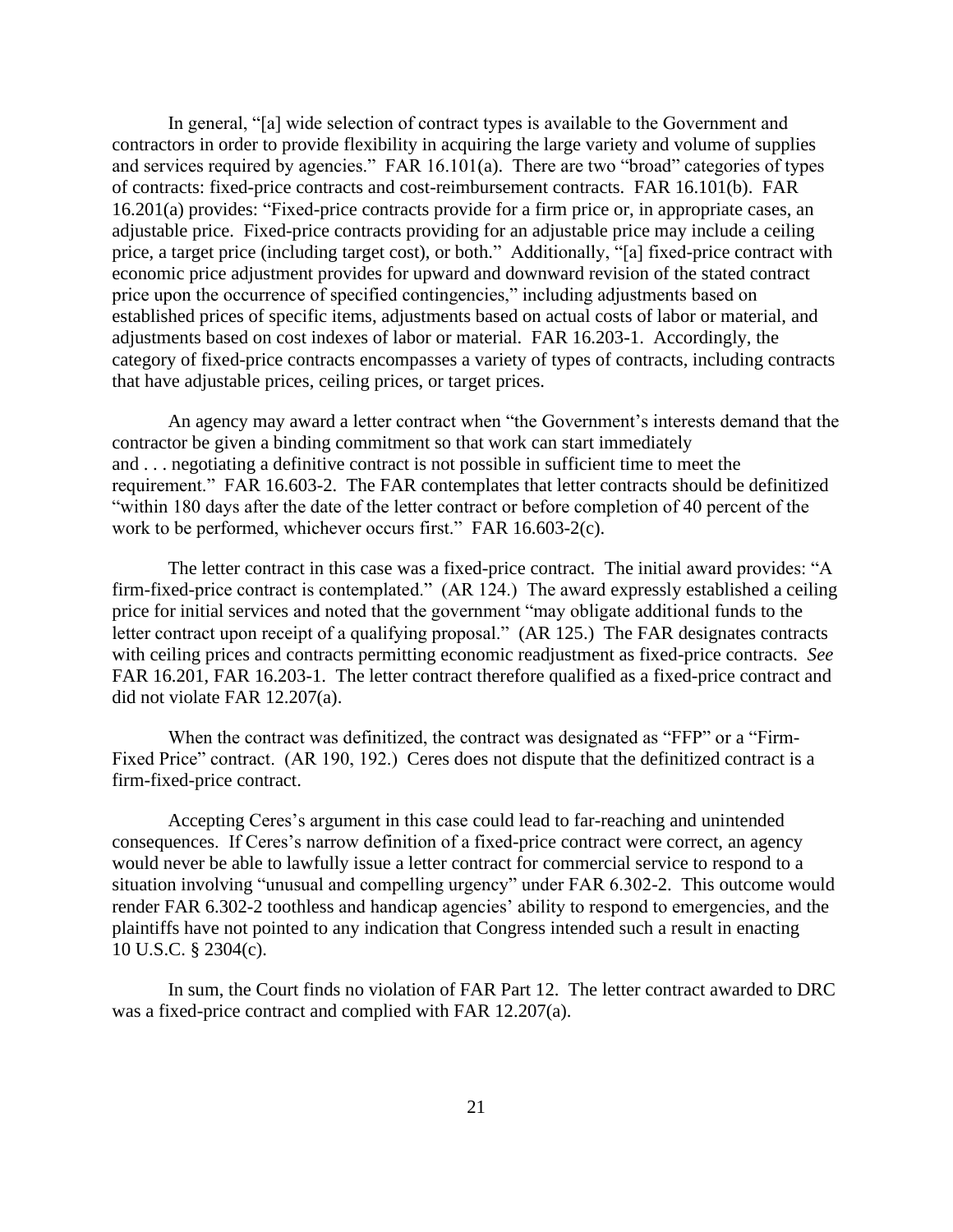## **C. FAR 1.102-2(c)**

D&J argues that the government violated FAR 1.102-2(c), which provides the standard that the government should "[c]onduct business with integrity, fairness, and openness." D&J points to various parts of the administrative record listing a solicitation number for a solicitation that never existed.<sup>14</sup> D&J argues that the Corps engaged in "gamesmanship to the point of misrepresentation in its efforts to avoid review." (ECF 34-1 at 21.)

The defendant cites Federal Circuit precedent holding that "cautionary and informative regulations and directives provide only internal governmental direction." *Am. Tel. & Tel. Co. v. United States*, 307 F.3d 1374, 1380 (Fed. Cir. 2002). Such provisions, the Federal Circuit determined, "supply no remedy for private parties in a judicial forum." *Id.*

In line with this reasoning, judges of this court have held that FAR 1.102-2 is not judicially enforceable. *See Harmonia Holdings Grp. v. United States*, 145 Fed. Cl. 84, 91 (2019) ("[I]t is well established that FAR 1.102-2(c) is not a source of any judicially enforceable right"); *Castle-Rose, Inc. v. United* States, 99 Fed. Cl. 517, 532 (2011) (providing that FAR 1.102-2 has "no binding legal force" and is "directory, not mandatory"); *Info. Sciences Corp. v. United States*, 85 Fed. Cl. 195, 202 (2008) (holding that FAR 1.102-2 "imposes no specific substantive obligations on the Government, and therefore is not judicially enforceable"). Other judges of this court have held to the contrary, reviewing agency action for compliance with violations of FAR 1.102-2. *See, e.g., SAGAM Securite Senegal v. United States*, 154 Fed. Cl. 653, 664 (2021).

D&J relies primarily on *California Industrial Facilities Resources, Inc. v. United States*, 100 Fed. Cl. 404 (2011). (ECF 34-1 at 20-21.) In that case, evidence in the administrative record supported the plaintiff's argument that the government's contracting officials "intentionally waited until they knew the contract was almost fully performed before posting" the J&A for the sole-source contract. 100 Fed. Cl. at 411. The court held that "the application of FAR 1.102-2(c) to sustain a bid protest may be debatable." *Id.* at 412. Nonetheless, the Court held the government's conduct arbitrary and capricious. *Id.*

If FAR 1.102-2(c) is judicially enforceable, the parties dispute which burden of proof applies to a court's evaluation of claims under the provision. D&J argues that, as the court did in *California Industrial*, a court should review the claim under the arbitrary and capricious standard subject to the usual preponderance of the evidence standard. The defendant argues that because the claim is effectively a bad-faith claim, as the court found in *BayFirst Solutions, LLC v. United States*, 104 Fed. Cl. 493, 509 (2012), the plaintiff must produce "clear and convincing evidence" that the agency had "specific intent to injure the plaintiff." *See Am-Pro Protective Agency, Inc. v. United States*, 281 F.3d 1234, 1240 (Fed. Cir. 2004).

 $14$  D&J also sought to supplement the record with a press release, affidavit, and announcement on SAM.gov. (ECF 35.) The Court denied D&J's motion. (ECF 48.)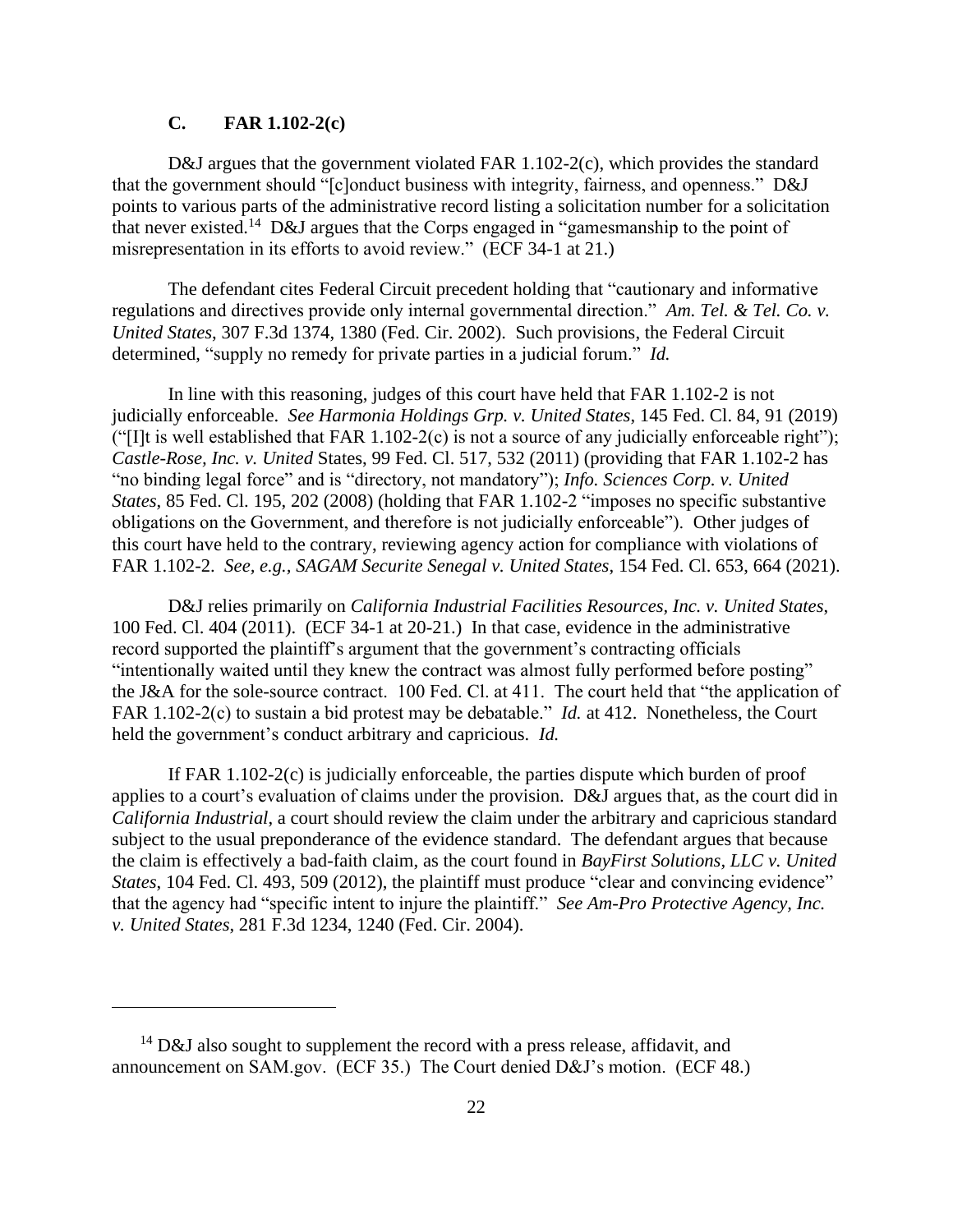The Court declines to resolve whether FAR 1.102-2(c) is judicially enforceable, because D&J cannot satisfy either standard to prevail even if the provision is subject to judicial enforcement.

Under the defendant's proposed test, D&J presents no evidence in the administrative record suggesting that the Corps had any intent whatsoever to injure D&J specifically.

Even under the standard that D&J proposes, however, it cannot prevail. The Corps included a solicitation number on certain documents related to the award, but it in fact did not solicit offers. D&J has not demonstrated, however, that the Corps' inclusion of the solicitation number is misleading to the level of being arbitrary and capricious. *California Industrial*, the case upon which D&J relies, is distinct. In that case, the administrative record contained an email chain in which one agency official explicitly directed another to "beef up" the J&A to avoid a bid protest. 100 Fed. Cl. at 406. Another email revealed that the agency official had purposefully avoided competitive-procurement procedures because of past experiences with bid protests. *Id.* at 407. A third email showed that one agency official internally rebuked another for publicly announcing the sole-source award prior to the last day possible under federal regulations. *Id.* Furthermore, the agency had waited 26 days between obtaining a quote and ordering the products under the challenged contract. *Id.* at 411. Given these circumstances, Judge Wheeler granted the plaintiff's motion for judgment on the administrative record.

The administrative record here, in contrast, contains no evidence that the government manipulated the procurement process to avoid competition or judicial review. Moreover, the Corps acted virtually without delay. It awarded DRC the sole-source contract on the same day it received the tasking from FEMA. (*See* AR 229.) There is no evidence in the administrative record that the Corps deliberately listed a solicitation number in the contract to confuse or mislead any third parties. Under these facts, *California Industrial* is distinguishable.

On the record before the Court, D&J has not demonstrated that the Corps either acted arbitrarily and capriciously or acted in bad faith. Thus, even if the Court were to conclude that FAR 1.102-2(c) were judicially enforceable, D&J would not prevail on the claim.

## **D. 10 U.S.C. § 2304(f)(3)**

D&J contends that the government violated 10 U.S.C. § 2304(f)(3)(C). (ECF 34-1 at 22-23.) That provision requires an agency using procedures other than competitive procedures to articulate in the J&A that it has made "a determination that the anticipated cost will be fair and reasonable." D&J argues that the Corps could not have made such a determination because it knew that under their respective ACI proposals, DRC had proposed a  $[$ \* \*  $]$ <sup>\*</sup> than D&J.

First, the Court notes that D&J's protest regarding its evaluation under the LRD contract is not at issue in this case and is the subject of a separate protest. Accordingly, the Court does not engage in any review of the Corps' initial determination that DRC's pricing under the LRD contract was fair and reasonable.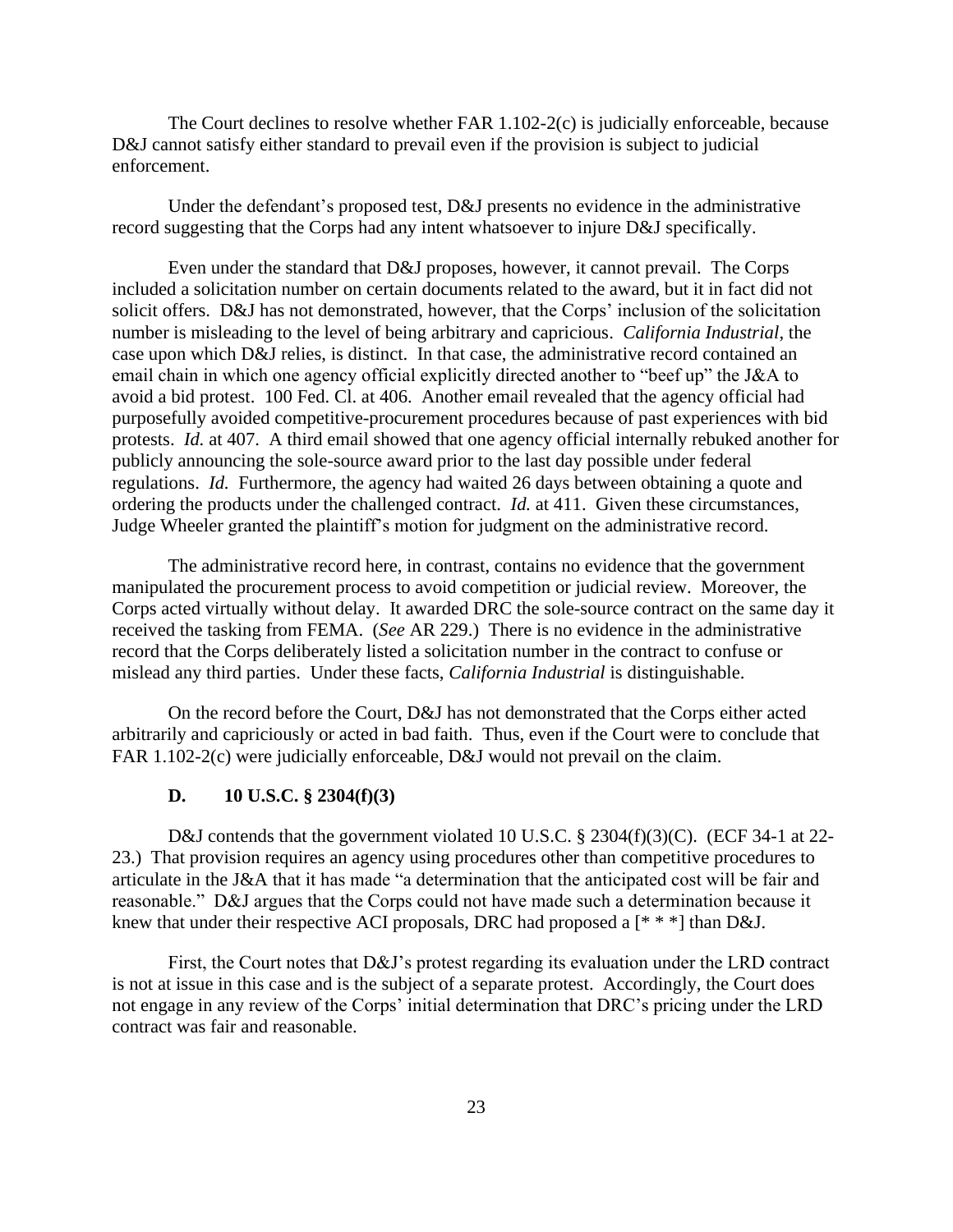Second, the administrative record belies  $D&J$ 's claim. In the J $&A$ , the contracting officer "determine[d] that the anticipated cost or price to the Government for this contract action will be fair and reasonable." (AR 186.) The Corps negotiated with DRC so that DRC would honor its pricing under the LRD contract (AR 229), which the Corps had already determined to be fair and reasonable. (AR 28.)

Within the J&A, the Corps' justification regarding the cost is, admittedly, terse. The government appears to have accidentally retained some boilerplate language instructing contracting officers to "[p]rovide the basis for this determination" and "indicate whether certified cost or pricing data will be required . . . ." (AR 186.) Nonetheless, the J&A includes a certification that DRC's price is "fair and reasonable" (*id.*), and the administrative record contains other evidence that the Corps examined whether DRC's price for the emergency contract met the statutory requirement that it be fair and reasonable and found that it was. (*See*  AR 28 (finding DRC's pricing "fair and reasonable" under the LRD contract); AR 229 (confirming that DRC used the same pricing in the LRD contract as it did in the UCA).)

D&J posits that the pricing offered for the ACI contract is not comparable to pricing that offerors could have proposed for a more geographically limited contract for a specific disaster, and that reliance on the pricing proposed for the ACI contract as the basis for determining that DRC's pricing is "fair and reasonable" is arbitrary and capricious.

D&J may well be correct that offerors could have presented different pricing. The problem with D&J's argument is that the contractors would have needed additional time to propose reliable alternative pricing. And had the Corps sought other pricing, it would have had to conduct a time-consuming limited competition. This claim has already effectively been rejected. In effect, under the time constraint imposed on the Corps by the urgency of the need to respond, the Corps had few meaningful options. Had the Corps not recently conducted and concluded the evaluation of offers for the ACI contract in the LRD, the terse assertion that DRC's pricing was "fair and reasonable" may not have been sufficient to support the award of a sole-source emergency contract. In the wake of the recently concluded ACI evaluation by the Corps, however, that assertion is enough, under these circumstances, to support the award.

The Corps therefore did not violate 10 U.S.C. § 2304(f)(3)(C). It rationally determined that DRC's pricing was fair and reasonable and certified that determination in its J&A for the contract.

## **E. Arbitrary and Capricious Conduct**

Ceres argues that the contract award had no rational basis because it was an "end-run around the CICA stay." (ECF 36-1 at 10-11.) Ceres analogizes this case to *Innovation Development Enterprises of America, Inc. v. United States*, 108 Fed. Cl. 711 (2013). D&J argues that the Corps' award of the contract was arbitrary and capricious because it "did not give D&J a chance." (ECF 34-1 at 26.)

As already discussed, the Corps justified its decision to award a sole-source contract to DRC pursuant to FAR 6.302-2. The Corps reasoned: "Any delay in immediate action to begin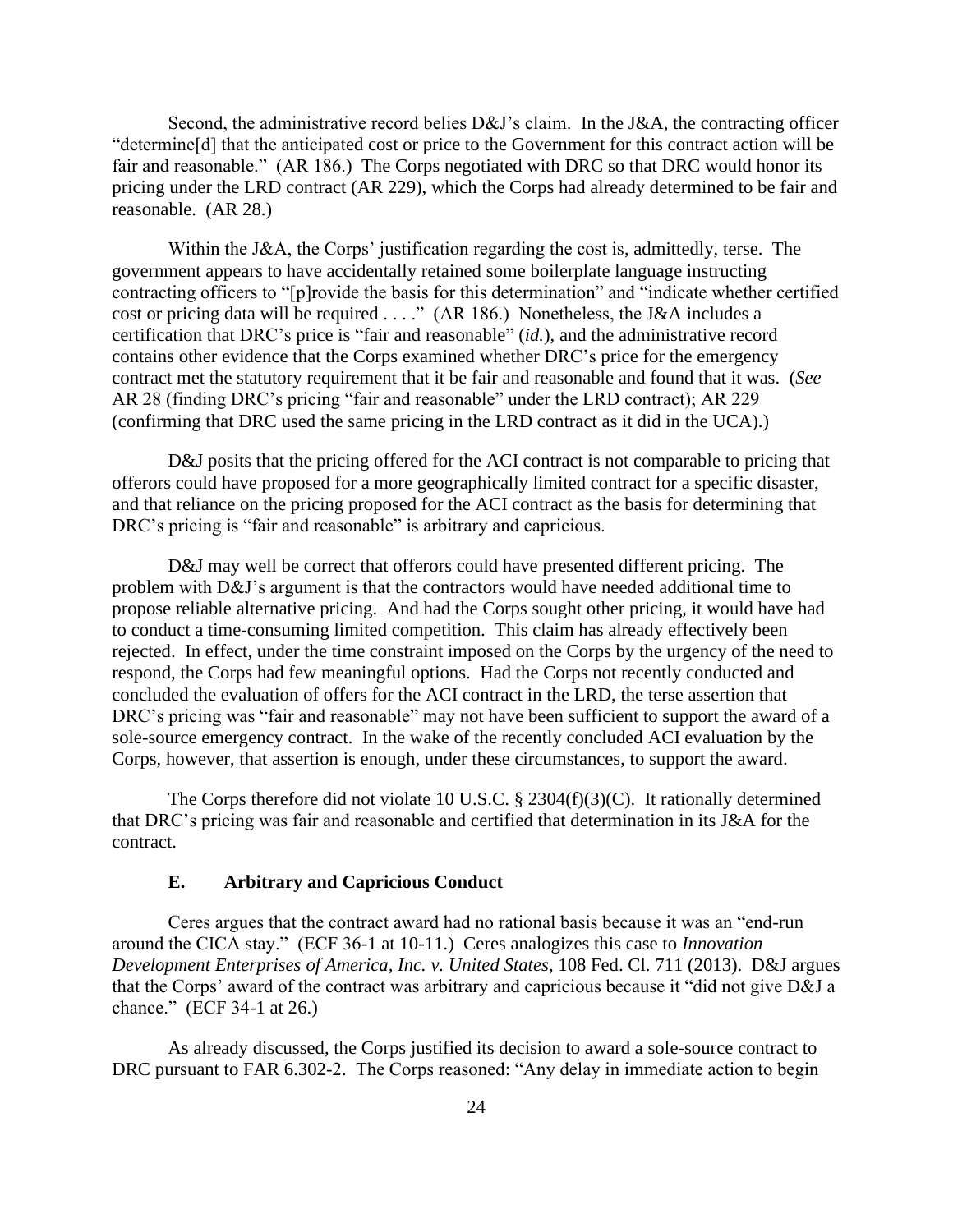moving debris could have resulted in increased health hazards and loss of life, an unnecessary extension of the period of time in which the people of Graves County experience hazardous conditions, and a delay in restoring power and other critical infrastructure." (AR 185.)

Of all the alternatives it considered, the Corps determined that none would allow the Corps to avoid delays that would result in unnecessary risks to public health and safety. (AR 180-85.) Full competition would have taken between six and nine months, a period that exceeds the period of performance of DRC's contract. (AR 180.) Even a streamlined acquisition process would, the J&A estimated, have taken at least 30 days, present higher risk to the government and contractors, and unnecessarily delay the cleanup efforts. (AR 181.) Transitioning the contract after a streamlined acquisition would also unnecessarily extend the period of performance, potentially lead to a duplication of costs, and interrupt the work.<sup>15</sup> (AR 182.)

The facts of this case are distinct from those in *Innovation Development Enterprises*. In that case, the court found an agency's award of a contract to be arbitrary and capricious when the "circumstances justifying the award were due to the agency's own lack of advanced planning," and the agency had performed no market research. 108 Fed. Cl. at 727-28. In this case, the Corps did not fail to plan for the occurrence of natural disasters; indeed, the ACI process was intended to have in place the necessary contractor infrastructure around the country to respond to disasters. The contract it had awarded to respond to disasters in Kentucky was the subject of a GAO protest filed just three days before FEMA tasked the Corps with the Graves County cleanup. As previously discussed, the Corps had already conducted extensive evaluations of the offers for the ACI contract in the LRD region. These facts set this case apart from the circumstances that confronted the court in *Innovation Development Enterprises*.

In sum, the rationale for the decision by the Corps to make a sole-source award without competitive bidding to respond to FEMA's request for debris removal in the wake of the tornado in Graves County was well-explained and reasonable. The Court holds that the Corps' award to DRC was not "arbitrary and capricious" under 5 U.S.C. § 706. Because the plaintiffs have not prevailed on the merits, injunctive relief is not appropriate.

 $15$  Ceres argues that the Court should "reject the argument related to duplicated costs as it has no relevance under the exemption allowed for unusual and compelling urgency." (ECF 42 at 13.) The Court disagrees. FAR 6.302-2(b)(7) provides that in its justification for contracting under FAR 6.302-2, an agency should determine that the cost to the government would be "fair and reasonable." The Corps correctly considered the relative costs of alternative procurement strategies in determining which alternatives had a "fair and reasonable" cost and were "practicable." *See* FAR 6.302-2. This point is also relevant to the question of a potential financial injury to the government, another element of the provision. FAR 6.302-2(c)(2).